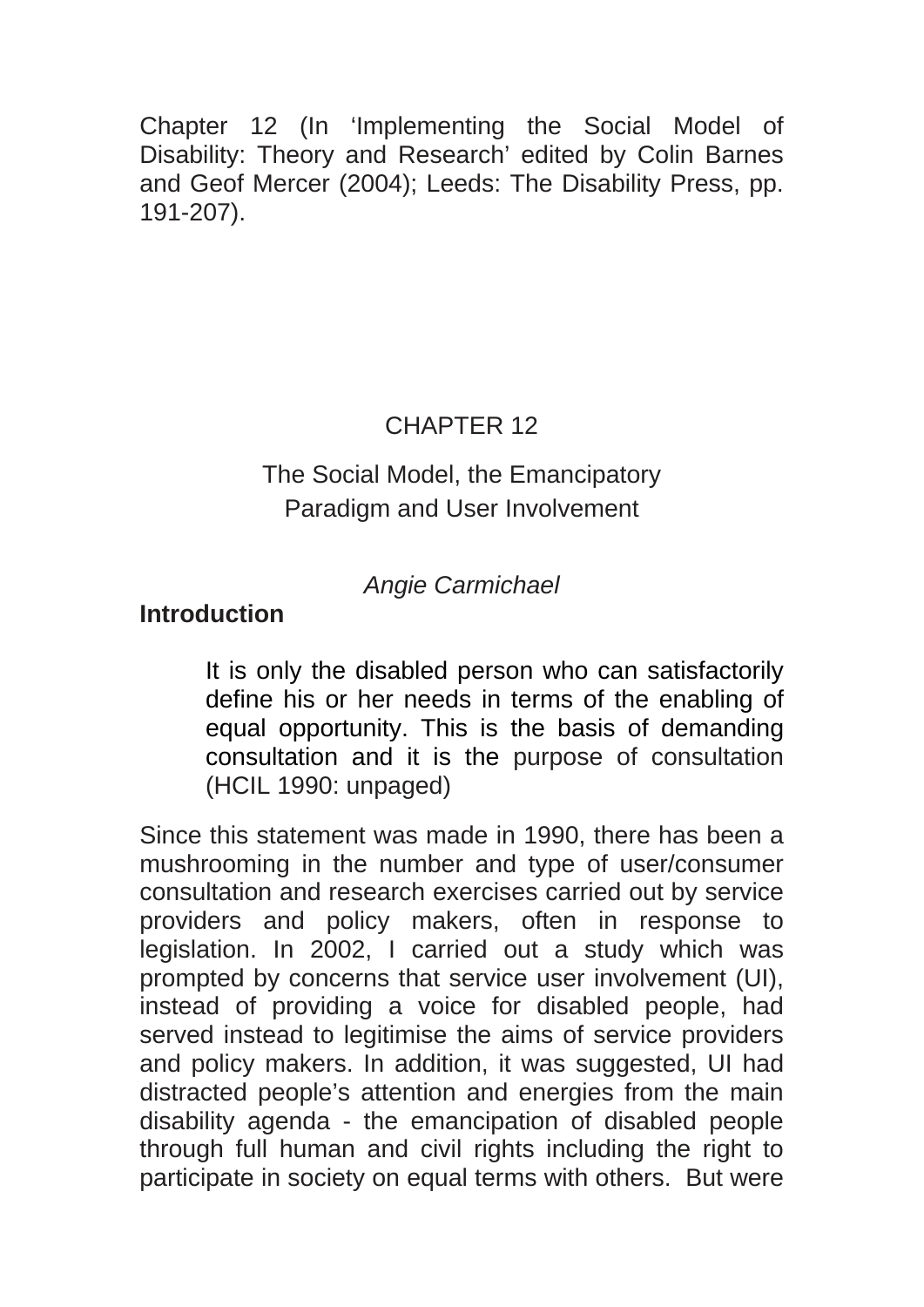these fair criticisms? In broad terms, I attempted to examine whether UI is a worthwhile exercise, that is, were there any tangible signs of change as a result of disabled people's participation, how people involved perceived it and finally, had it had an empowering effect? Put another way, does UI as it is currently practiced sit comfortably with the struggle for equality implicit in the social model, does it fulfil or dissipate the vision of those disability rights campaigners who originally called for disabled people to have a real and effective voice in service provision?

This chapter is based on that study and will review the methods used, provide an analysis of the key findings and emerging themes, and conclude by reflecting on my research practices within the emancipatory paradigm.

#### **The social model**

Although the first stirrings of disability protest had begun in the 19th century, it was not until the 1960s that disabled people started to come together collectively and to challenge the role of paternalistic impairment-specific charities like the RNID and SCOPE (formerly the Spastics Society) who, together with the growing body of welfare professionals, sought to speak on behalf of and had significant influence over the lives of disabled people (Campbell and Oliver 1996). By breaking away from these traditional charities and forming new pressure groups, disabled people were able to question their position in society, how they wished to be perceived and to develop the roles they would play in the wider struggle against their oppression.

The social model is accredited as originating from within UPIAS in the 1970s (Campbell and Oliver 1996), and later formalised by Oliver (1983:23). It redefines disabled people's position and status, by framing the causes of disability in social terms rather than viewing the person's impairment or pathology as the problem: that is, the ways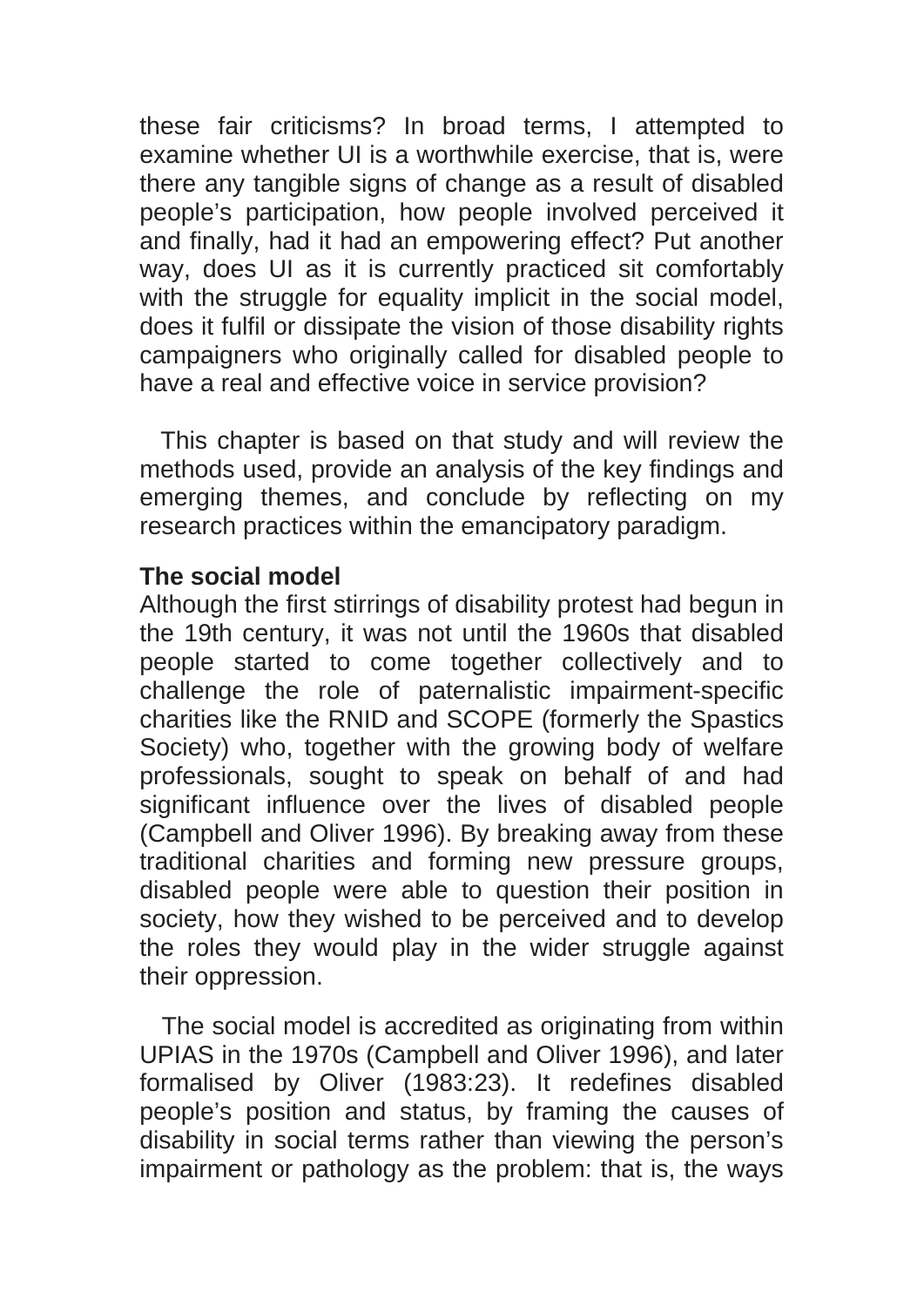in which the physical, cultural and social environments exclude or disadvantage those labeled as disabled. In this way disabled people have been able to express their situation in terms of human rights and as an issue of equality, aligning themselves with other oppressed groups. However, for disabled people the biggest obstacles to their inclusion in society are negative public attitudes and material considerations such as the economy and the way it is organised by the mode of production (Barnes 1991; Oliver 1996). Furthermore, for disabled people, the dynamics of oppression are deeply rooted in the social and welfare policies of the state: they are evident in the power relationships present in UI for example, which include issues of control and the roles assigned to users in research formulation (Fisher 2002). Notwithstanding these differences, alignment with other oppressed groups has allowed disabled people to draw on the experience and thinking of feminist and anti-racist theorists in many areas, including that of research.

### **The emancipatory research paradigm**

There has been much examination of the role of disabled people in research (for example, Hunt 1981; Oliver 1987; Barnes, 1996; Stone and Priestley 1996). Since the 1960s, as the 'business' of disability research has continued to grow, there have been calls by disabled people and disability theorists for the social and material relationships of research production to change (Barton 1992; Oliver 1992; Barnes 1996). Central to the criticisms of disability research projects is that they have been carried out in a non-partisan and objective manner using empirical methodologies, which is said to have compounded disabled people's oppression through:

> The misunderstanding of the nature of disability, the [projects'] distortion of the experience of disability, their failure to involve disabled people and the lack of any real improvements in the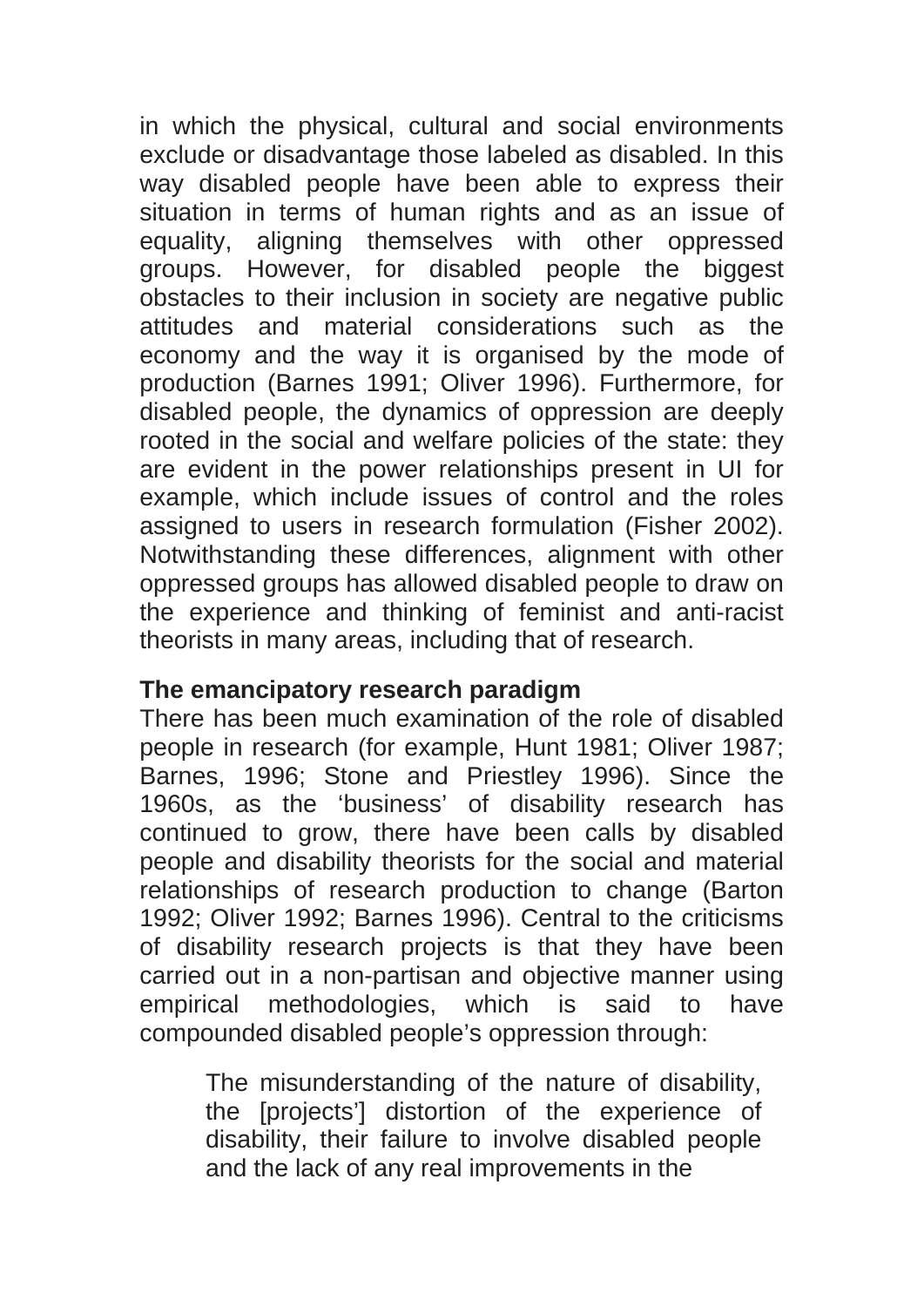lives of disabled people (Barton 1992:99).

To provide an alternative to the empirical research model, the emancipatory paradigm has been put forward by Oliver (1992) and others (Barnes 1992; Finkelstein 1992). This approach seeks to advance the interests of 'subordinate' or oppressed groups in society (Guba 1990), in line with feminist and anti-racist research methods. Its key feature is the rebuttal of positivist and interpretative claims to objectivity and assertions about the political positions of the researcher (Stone and Priestley 1996). Moreover, emancipatory disability research must be located within the social model of disability and should aim to change the world, not just describe it, if it is to provide a radical alternative to mainstream theory and methods (Oliver 1992). Furthermore, it is argued, that unless disabled people are involved in determining the aims, methods and use of research, then clearly such research neither empowers nor has transformative potential (Zarb 1992). However, this emphasis on the importance of disabled people's central role within a project is very different, I believe, from the assumption that only disabled people should carry out such research. As Barnes (1992) has argued, emancipatory disability research is not about biology but about commitment and researchers (with or without impairments) putting their knowledge and skills at the disposal of disabled people and their organisations, and the 'generation and production of accessible and useable knowledge' (Barnes 2003:6). There are now a number of academics who do much to promote disabled people's interests.

Within critical or emancipatory social research it is necessary for the researcher to see beyond the dominant ideologies in order for the truth to be revealed (Harvey 1990). Through this approach feminists, for example, have been able to demonstrate that housework is real work, that it has been devalued by a male dominated society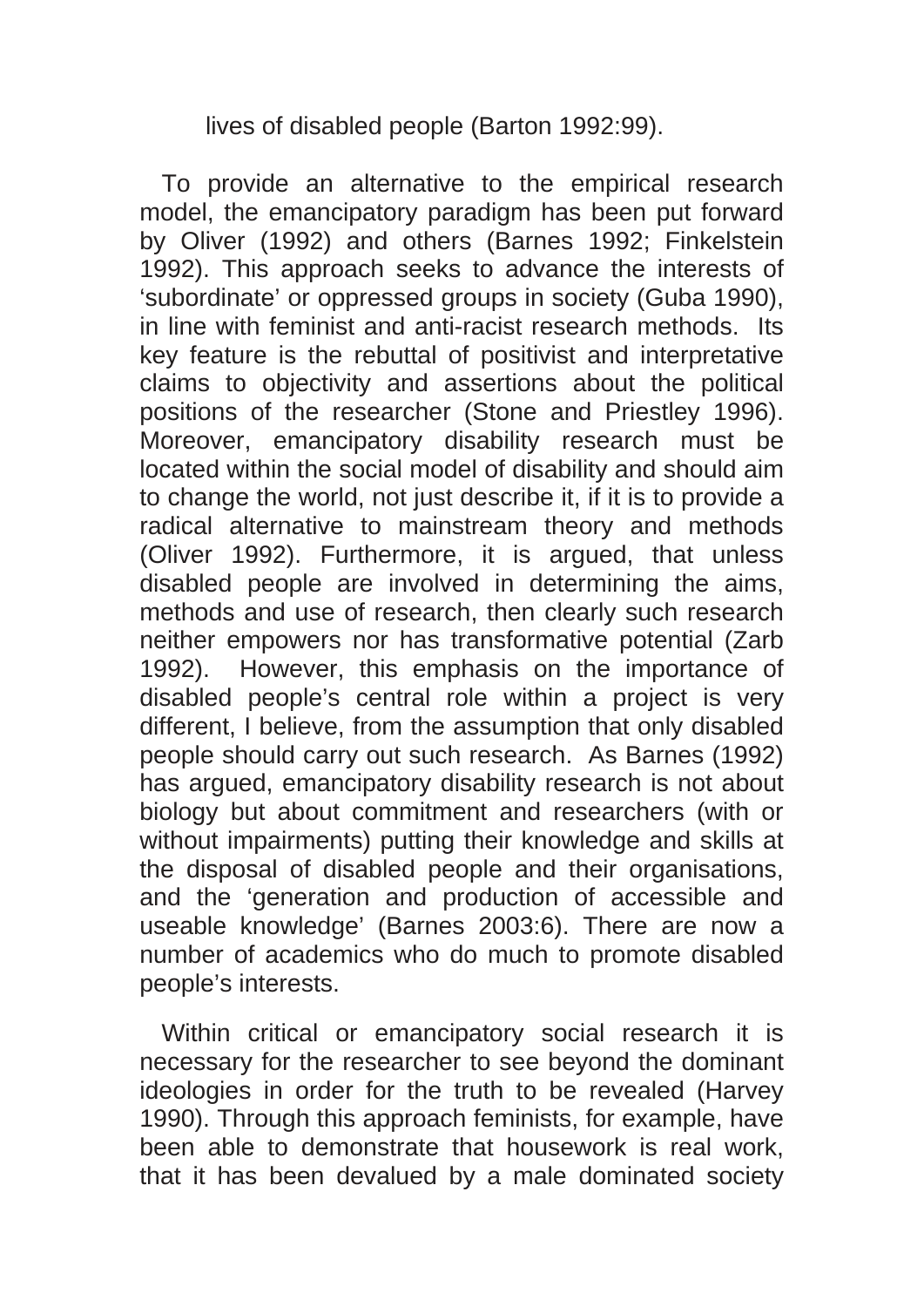and consequently by revealing oppressive structures, have encouraged social change in the roles of women (Oakley 1974). Emancipatory disability research then, whilst seeking new hypothesis, bases itself upon the methods and methodologies used within the feminist paradigm of 'reciprocity', 'gain' and 'empowerment' (Lather 1987; Ribbens 1990) and more recently, from within disability studies itself, the requirement of the researchers for 'reflexivity' (Oliver 1992).

Of course, the emancipatory paradigm has not been without its critics. For example, it has been argued that by focusing on one oppressed group the research may conflict with the interests of other oppressed groups who have not been considered legitimate objects for study (Hammersley 1992; Silverman 1998). Other academics, (Stone and Priestley 1996; Stone 1997; Barnes and Mercer 1997; Oliver 1997; Shakespeare 1997), who are in the main supportive of the principles of emancipatory research, have raised questions about the practicality and effectiveness of doing emancipatory disability research.

Nevertheless, it is the emancipatory paradigm that has informed much of disability research in recent years. The integrating theme running through this application of social model thinking is its transformative aim: that is 'the removal of barriers and the promotion of disabled people's individual and collective empowerment' (Barnes 2003: 5). For Oliver (1992, 1996), the value of research can be gauged by asking how far the process of participation has made a contribution to individual or collective empowerment and whether improvements in the lives of disabled people have been achieved in any measure as a result. From this perspective the role of the researcher is to help facilitate these goals through the research process. It is this standpoint and these principles, which I attempted to use as a yardstick in studying user involvement projects, and also to apply to my own research in carrying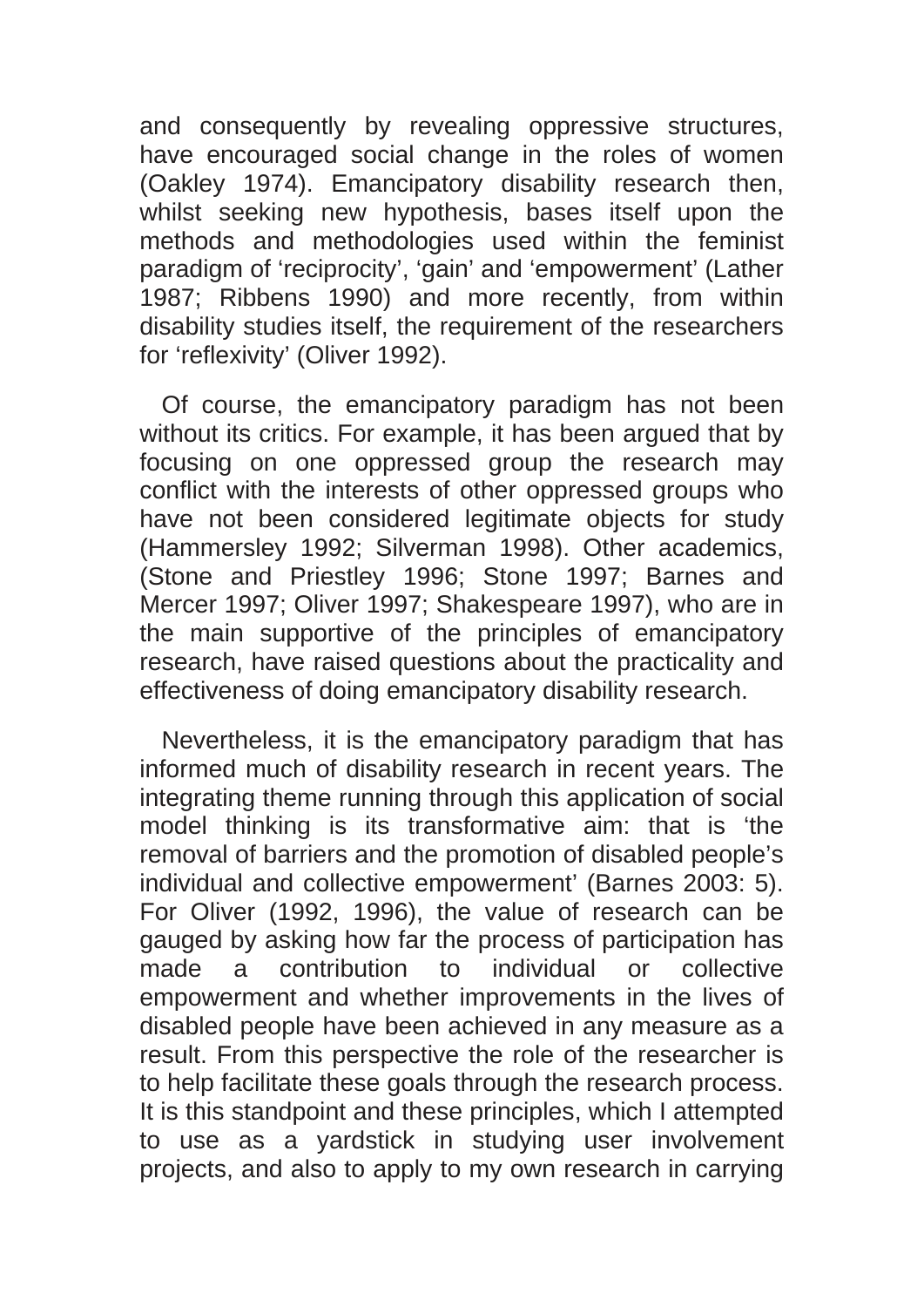out that study.

#### **Recent developments in user involvement and associated research**

In response to disabled people's campaigning for improved representation (and also to the wider development of consumer and citizens rights), over the past two decades there have been major changes to the way health, social services and the benefits system have developed policies which focus on the housing and support needs of disabled people (Means and Smith 1998; Cameron et al. 2001). Legislation and policy statements now stress the importance of enabling those who are in receipt of services to have their say in how those services are run (Beresford and Campbell, 1994; Barnes, Mercer and Morgan 2002) and during the 1990s consultation exercises became an increasingly common element of policy reviews affecting services for disabled people.

The form and quality of these exercises varied widely: for example, some involved only the occasional input while others were on a much larger scale. Some initiatives, indeed, have appeared to be going further towards giving control over research to disabled people who are service users through the development of 'userled' reviews (Evans and Carmichael 2002). Notwithstanding these general advances, the question of involving people with learning difficulties in the process of research (and in user consultations) has invariably been viewed as too complex to resolve, and until recently they have tended to remain on the periphery (Richards 1984; Aspis 1997).

Within the past few years, however, a small number of projects have aimed to address these issues, for example (Baines et al. 2001; Gramilch et al. 2002).

User or consumer involvement then, is now seen as an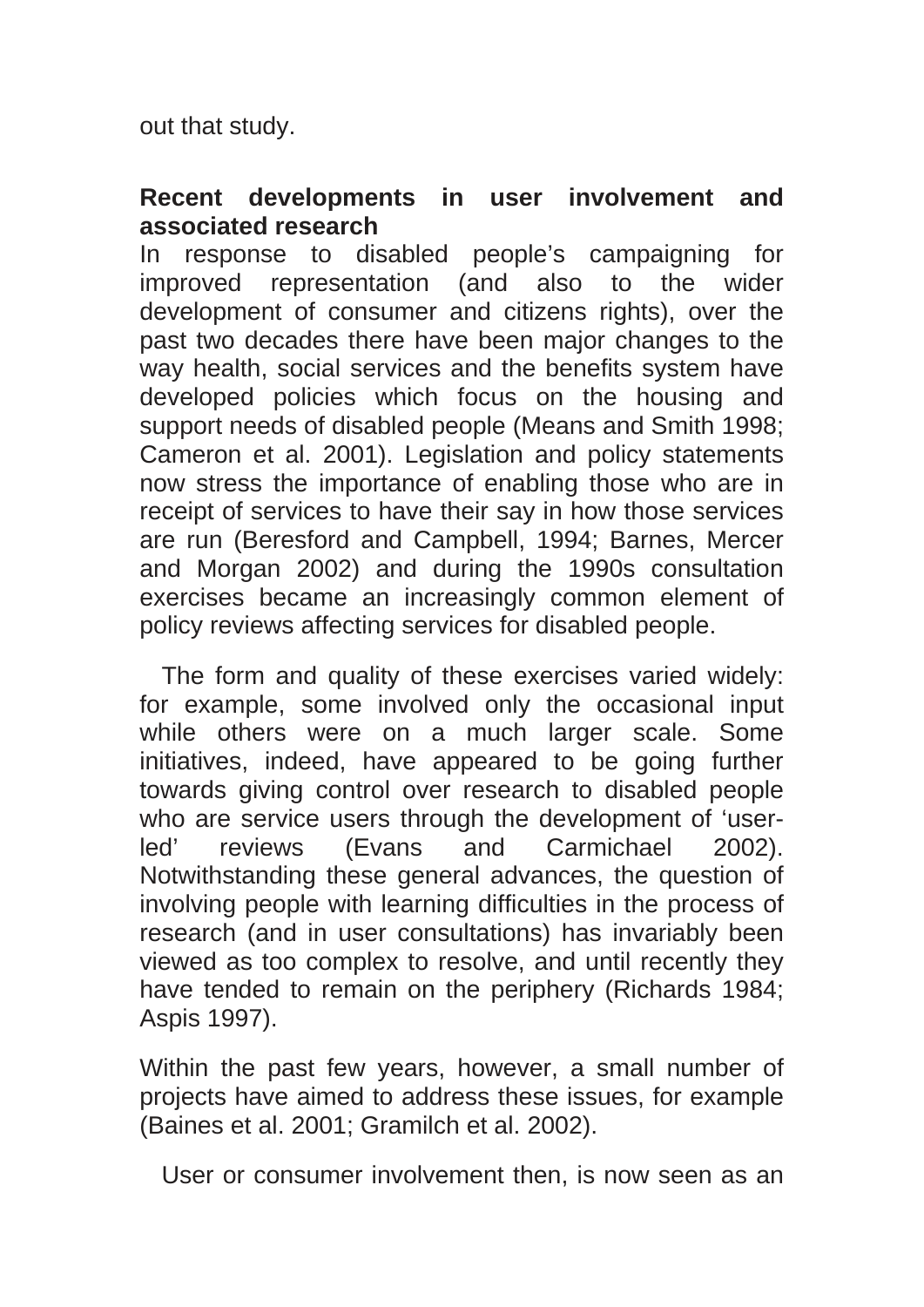essential part of the policy making process and lends credibility to the decisions made as a result of policy review. In essence, for disabled people, UI has become the process whereby they contribute in some way to the decisions made within the statutory and voluntary service sectors to provision that may have a profound effect on their lives. Indeed, thousands of disabled people are now participating in a range of such activities.

The focus of my study (which was carried out for an MA dissertation at the University of Leeds) was to evaluate disabled people's experiences of being involved (as service users) in research and consultation projects and to assess from their perspective, the impact of UI practices over the past two decades by identifying tangible signs of change. A literature review was undertaken and data were collected using methods appropriate to both emancipatory and participatory research.

#### **The research project**

In order to maximise the validity of the data, it was decided to use both qualitative and quantitative methods. The qualitative part of the study involved in depth interviews of participants in two research projects and a focus group discussion. The quantitative part consisted of a questionnaire-based survey of disability organisations regarding their experience of UI over the past five years.

### *Qualitative methods*

Two recent projects, which were viewed as originating from disabled people and/or as 'user led', were identified as case studies: the first was a local authority best value review of the Direct Payments scheme and its support service, while the second project aimed to map the current and future use of services provided for people with learning difficulties across a rural county. Both studies had involved disabled people in a variety of ways (principally as researchers and contributors) and findings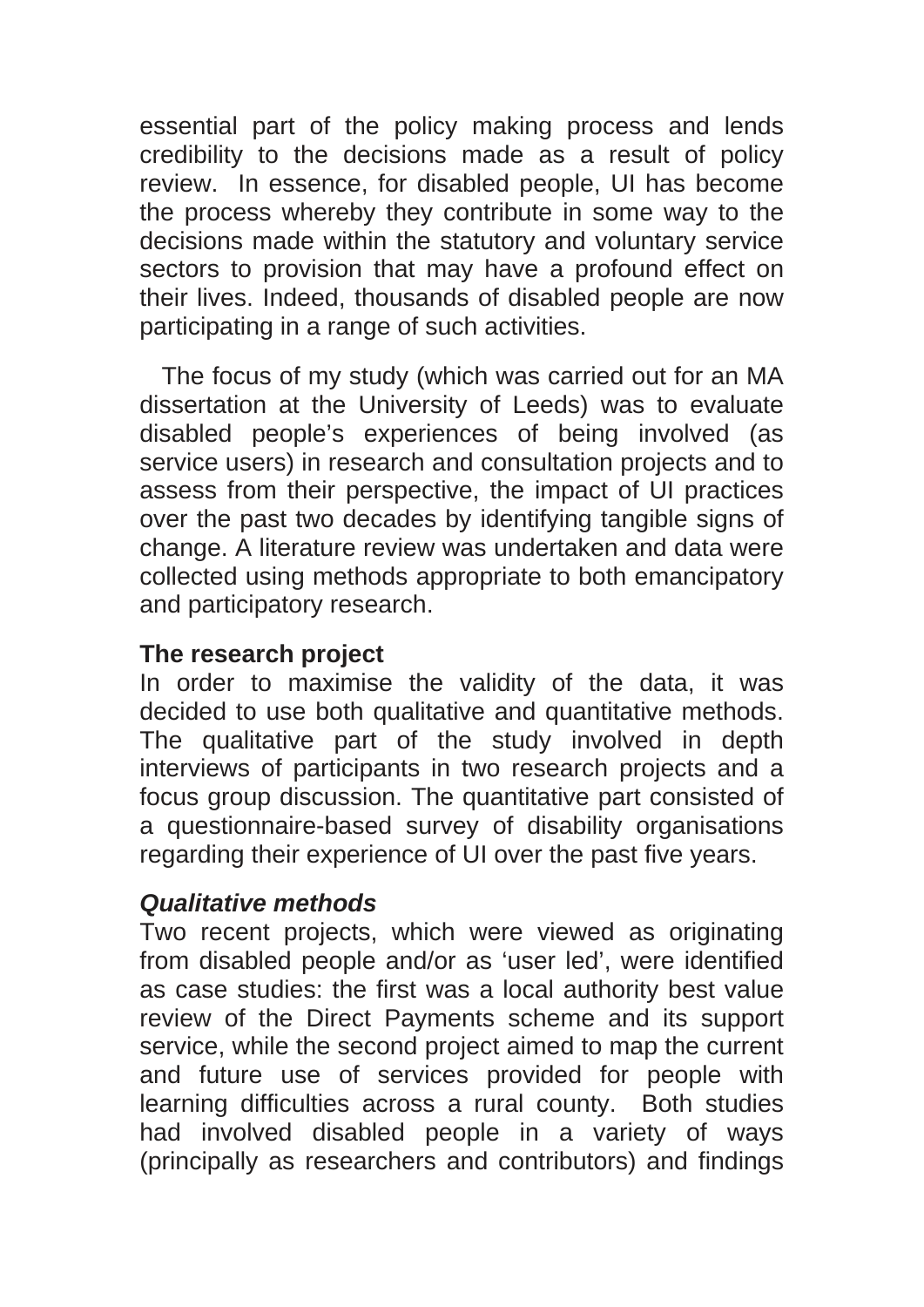from these had been disseminated through public launches to their constituents and interested agencies, and by the circulation of summary reports.

In line with the principles of emancipatory methods and to avoid the research being viewed as oppressive, participants were asked how they preferred to be interviewed: individually, in pairs or as a focus group. Those who opted for individual interviews were then offered a choice of face-to-face, telephone or email interviews. As a result, data was collected by means of three semistructured telephone interviews and a small focus group discussion. In order to facilitate the meaningful participation of people with learning difficulties (who had conducted the majority of the fieldwork in the second sample project under review) participants were asked how they would like to be involved and by whom (if anyone) they would like to be supported. Following a brief discussion among the potential group, it was agreed that participants would be most at their ease if the meeting were held in their organisation's office over lunch. Supporters were chosen by the participants and were people with whom they were familiar (a paid worker and an advisor to the organisation).

The researcher recognises that it is accepted practice to acknowledge the value of disabled people's participation in research by offering a nominal fee. However, all of those involved in the focus group and individual interviews stated they were happy to assist without payment as the study was funded by the researcher and was for academic rather than commercial purposes. The members of the focus group agreed to accept payment for a sandwich lunch, as this enabled people to attend who would usually have been elsewhere at this time.

After an initial informal discussion with the researcher, during which the aims and objectives of the study were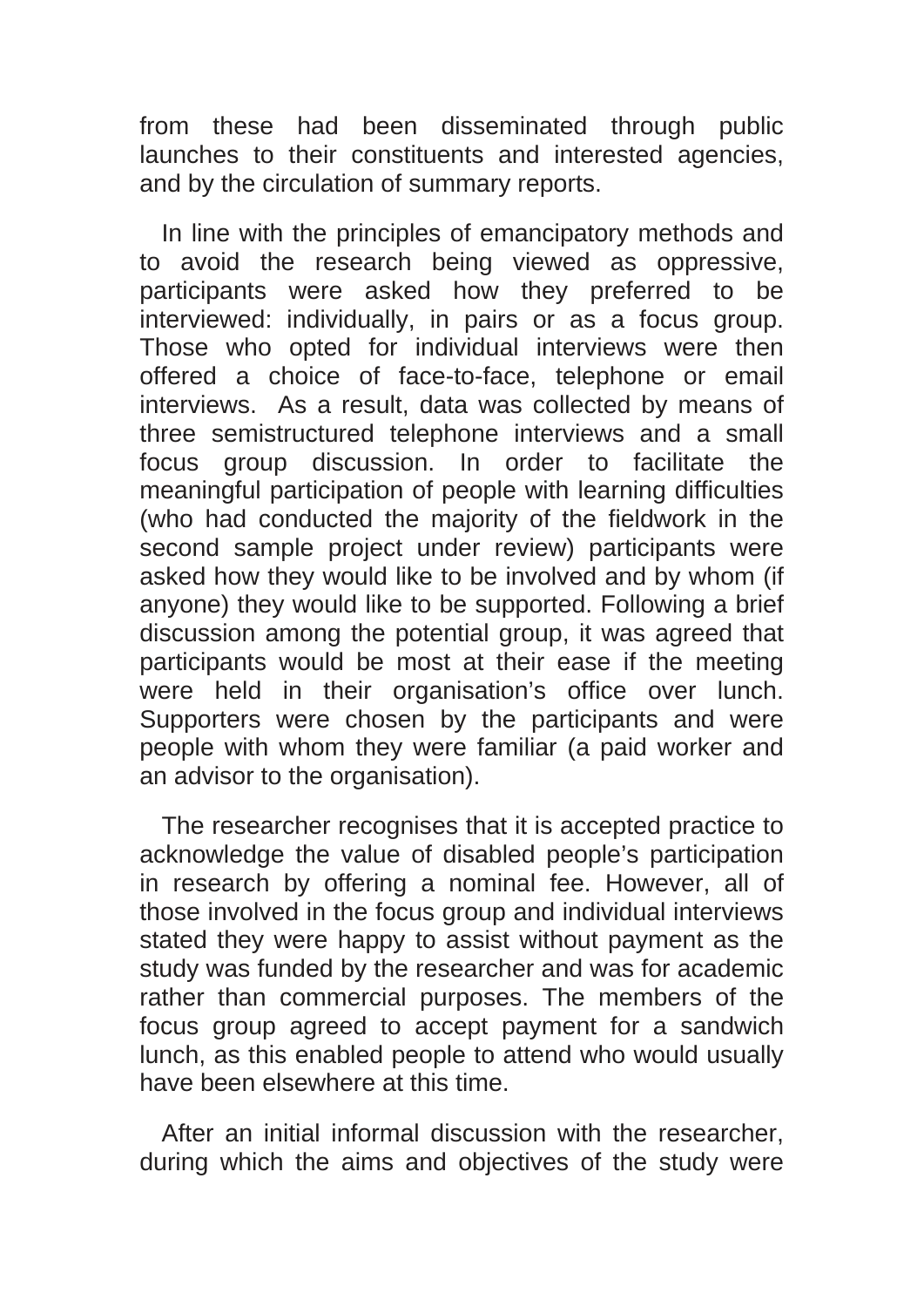outlined, participants were given the opportunity to ask questions and clarify their roles within this exercise. The researcher gave assurances that all information received would be treated with confidence and sensitivity and would not be attributable to any individuals or organisations. An information sheet was provided setting out the aims and objectives and a copy of the proposed interview questions (in plain text and pictures) was circulated in advance to the focus group and their supporters, to enable participants to be prepared for the meeting.

A time convenient to the interviewees was arranged and consent was given either verbally or in writing before the interviews/group discussion took place, and again at the start of interview, with an opportunity to withdraw at any time. The interviews and the surveys were structured around the key themes of previous experiences of UI, current experiences of a specific research project including access issues, training, ownership, influence and outcomes. The focus group discussion was less structured but followed a similar pattern to the individual interviews as well as providing an opportunity to talk about emerging issues and concerns.

### *Quantitative methods*

In order to survey the experiences of both established groups as well as those that have emerged over the last ten years, nine organisations that had participated in similar, recent research (Barnes, Morgan and Mercer 2001) were selected for inclusion, the sampling criteria was according to that report, based on the year of establishment, size of membership, geographic location, and range of services offered. However, as the response to this first survey attempt was low, further organisations were included, in order to provide a wider collection of data to be analysed. The second tranche were all members of BCODP and, as far as possible, fulfilled the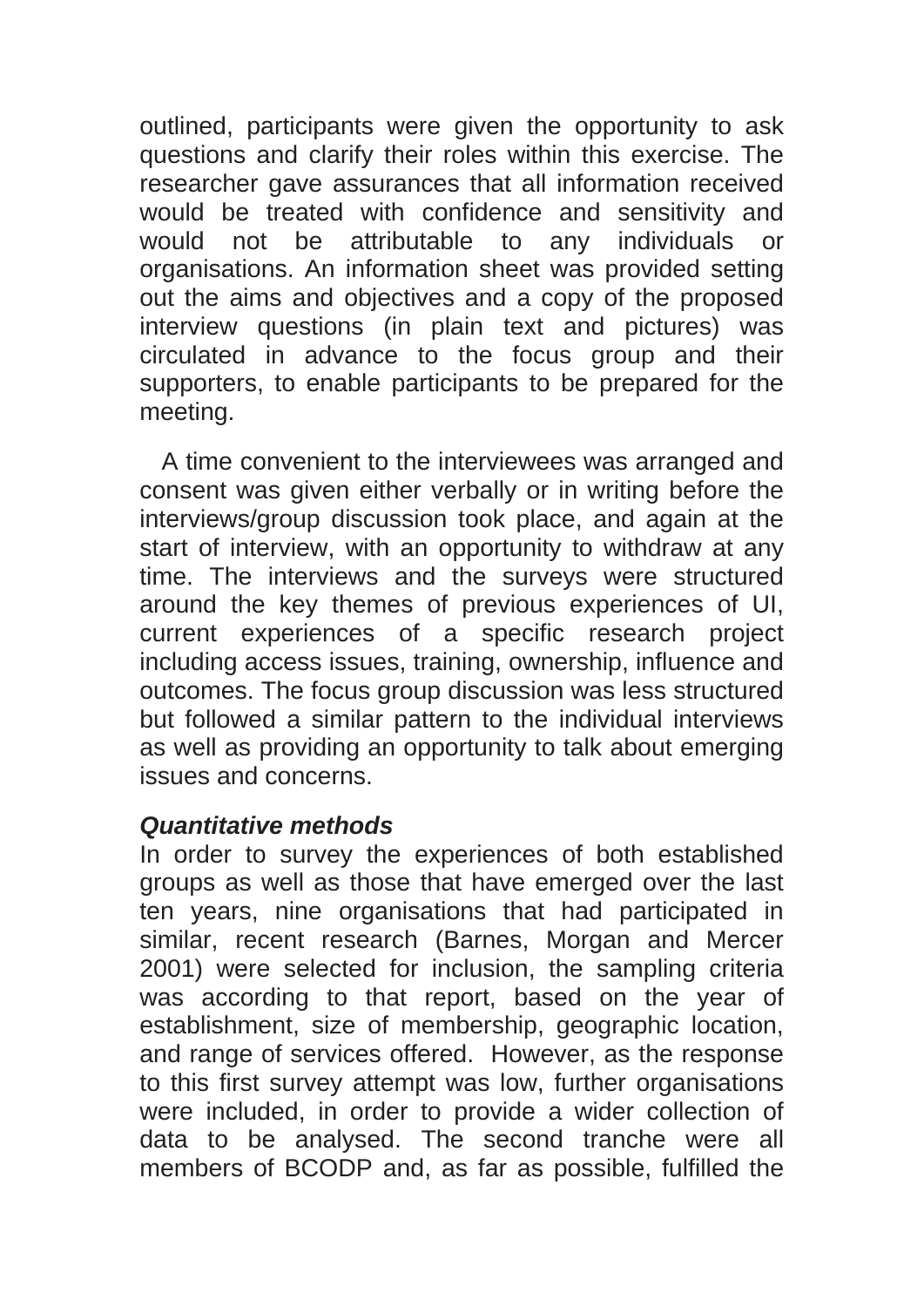same sampling criteria as the first group. Initial contact was made with organisations by telephone and email, to explain the study and enquire if they would be willing to participate. After receiving agreement, surveys and covering letters were sent out either by email or mail, according to the organisations' preferences. In total, 22 organisations were contacted and eleven surveys returned, providing data on 44 projects.

# **Research findings and analysis**

The following sections highlight a number of significant issues and themes that emerged from the analysis of both the results of the fieldwork exercises and the literature and policy review that was undertaken regarding the impact of user involvement.

# *A means of changing policies?*

This admittedly small-scale study revealed that, over the past five years, organisations of disabled people and their members have been involved in a wide variety of UI activities, with a number of different agencies (for example, health authorities, community trading exchange schemes, national care standards commission, research projects) and at varying levels of participation. However, the primary focus of UI activity remains on disabled people's relationships with Social Services Departments and the provision of essential support arrangements.

As observers of the disability movement have acknowledged (Campbell and Oliver 1996; Drake 1999), it is difficult to quantify the impact that disabled people's involvement has had on changing policy, particularly where there is sparse evidence on which to base any assessment. Marx and Adam's (1994) criteria for gauging the progress of (new) social movements put an emphasis on concrete change: political, economic, legislative, attitudinal and behavioural. Although this study found that only a minority of projects resulted in visible outcomes, the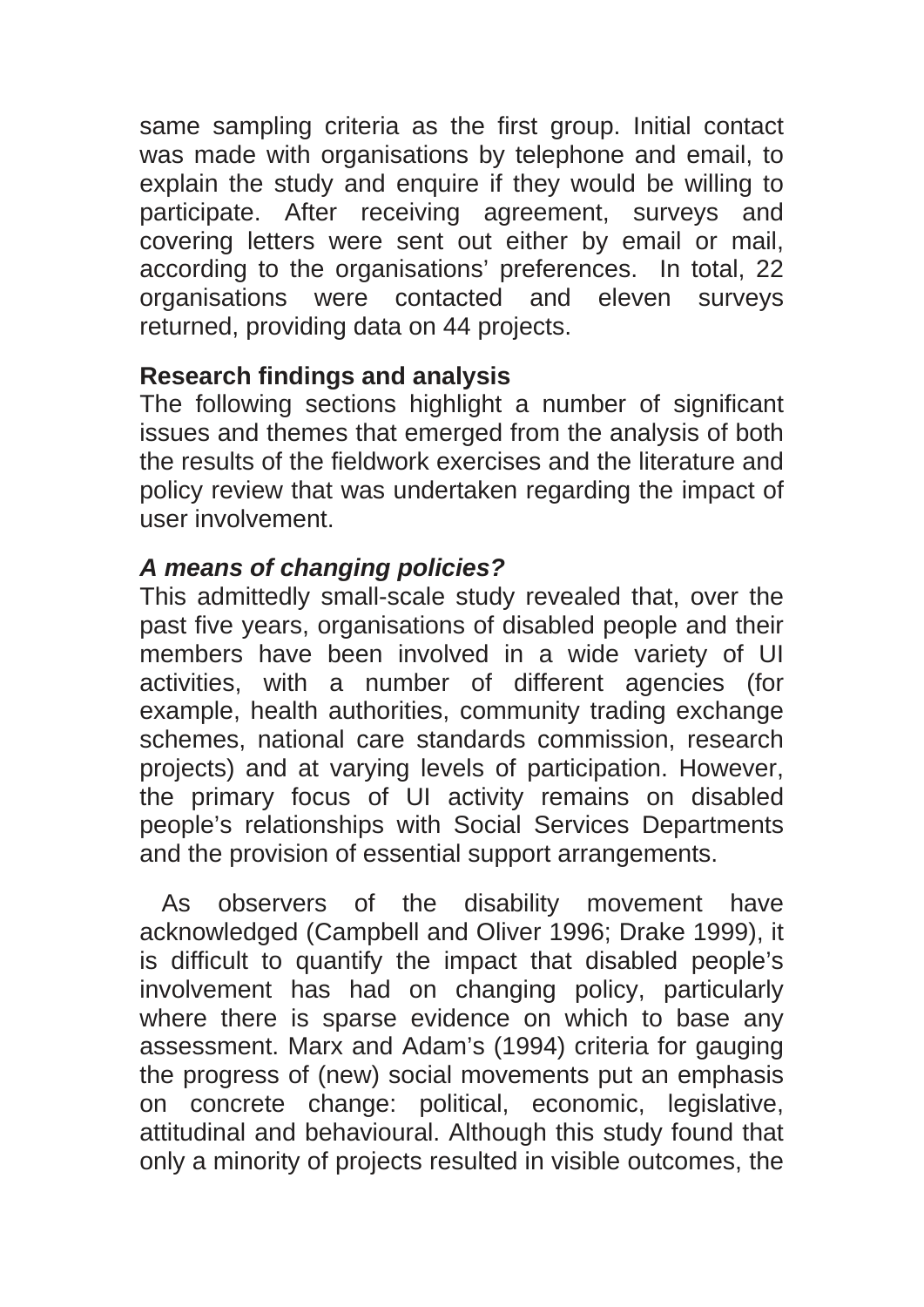significance of these changes should not be underestimated. As noted by survey respondents:

We now have a CIL, run by disabled people, providing a range of services. A Day Centre 'warehouse' run by a large charity under contract will close, the service will re-tender with a new specification to more appropriately reflect the varying needs of service users.

In a wider context, UI can be seen as part of an increasing ability to influence policy. As a result of disabled people's redefinition of their situation in terms of human rights and equality, together with their increased visibility in society, it has been possible for disabled people and their organisations to effect changes, particularly in local health and social services policies. Although some of these have been relatively small changes at local levels, others have been more visible. For example, as a consequence of the success of the Direct Payments legislation and the growth of the Independent Living Movement, disabled people once regarded simply as the passive recipients of services now have greater choice and control over how their support needs are met (Begum and Fletcher 1995; Wood 1991).

#### **Contributing to empowerment?**

Campbell and Oliver (1996) specify other standards that may be used as a measure of the success of UI. These include raising the consciousness and supporting the empowerment of disabled people and the promotion of disability as a civil and human rights issue. These aspects are fundamental to the emancipation of disabled people, and empowerment in particular proved to be an aspect of UI about which participants in the study tended to be most enthusiastic:

Participating users gain confidence, new skills and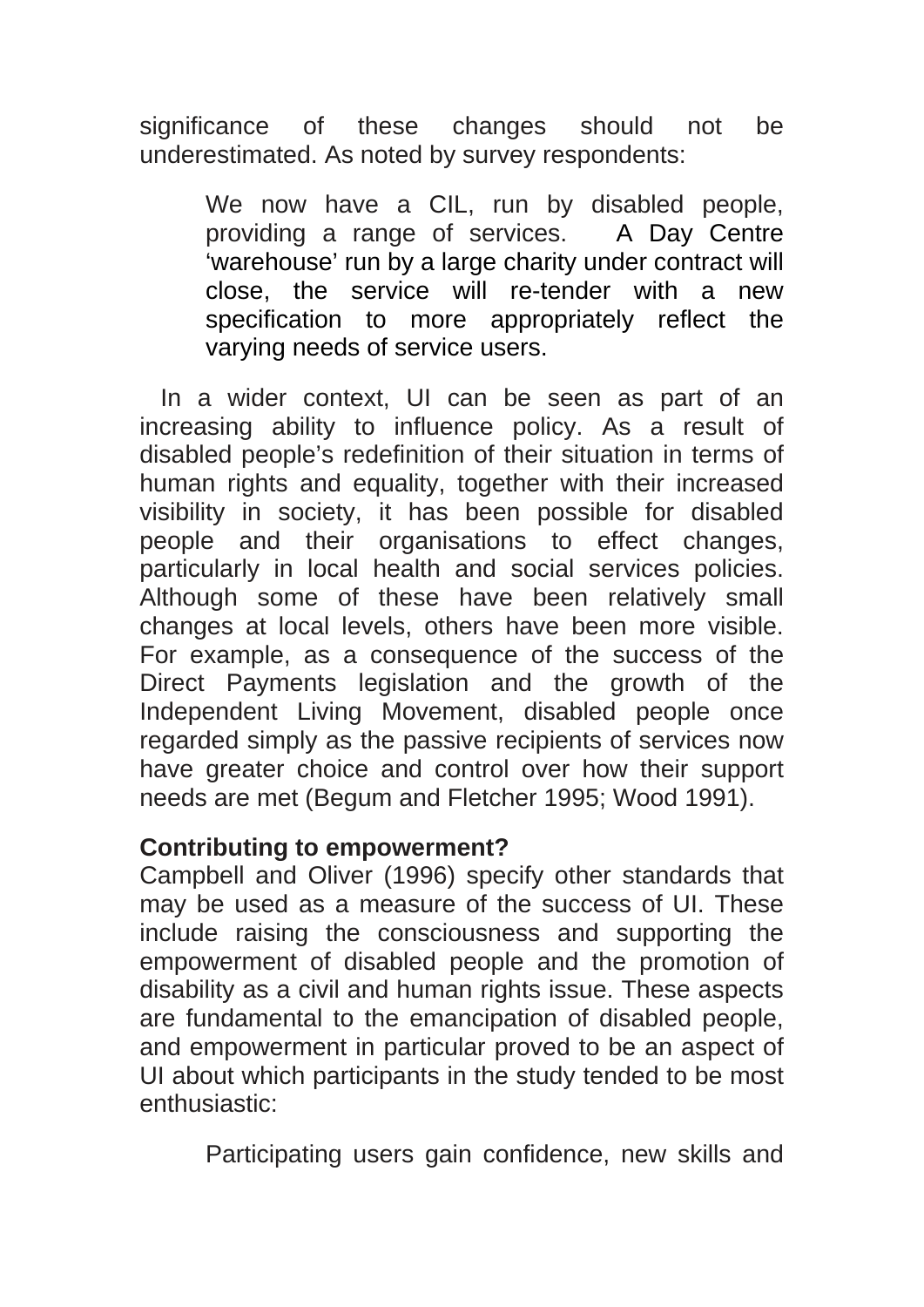knowledge. (survey respondent) I personally got a lot from it (the research project). I felt much more confident both in myself and what I could do. (interviewee)

Sometimes this empowerment took the form of knowing better how to play the game next time:

We will be better prepared and know what questions to ask before we do anything like this again! (focus group participant) Although some have questioned the reach of UI into the community, it seems undeniable that UI draws in those who were previously unpoliticised and raises their consciousness of inequality:

I have become more aware that Direct Payment users and disabled people who rely on services, are expected to be accountable in all things, all of the time…. which wouldn't be accepted by non disabled people. (interviewee)

With regard to raising disability issues, this study looked primarily at local initiatives. At this level most organisations felt that their efforts had been effective, reporting 'increased Social Services awareness of disability issues' but most found it difficult to quantify any benefit from their UI activities in terms of civil rights or the wider agenda. In summary, while the large majority of participants in this study perceived UI to be beneficial, they also highlighted some less positive aspects of the process.

### *Consultation fatigue, disillusionment and setting priorities*

Consultation fatigue was also raised as an issue by the majority of participants in the study. As noted elsewhere,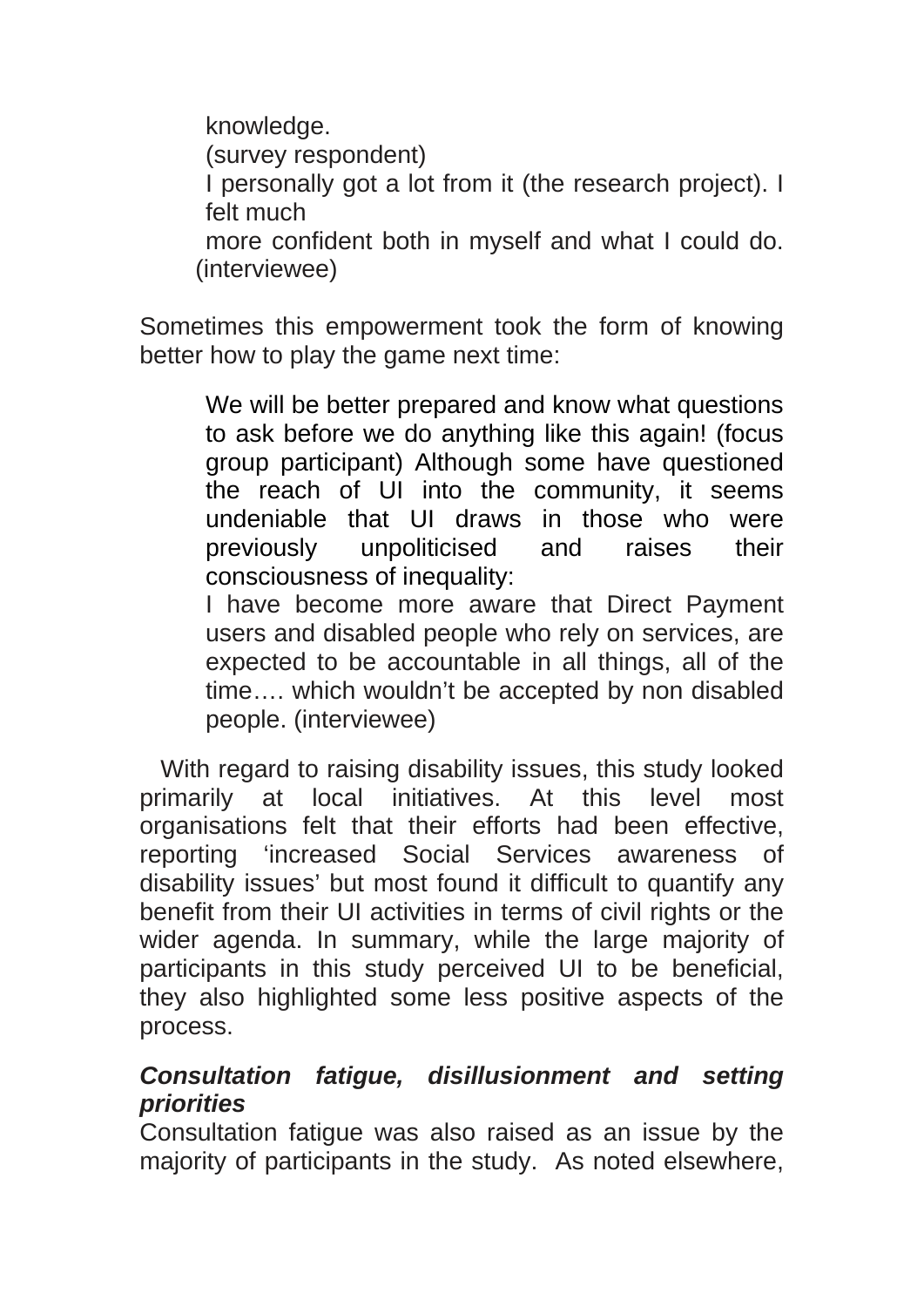(Barnes, Mercer and Morgan 2002) disabled people have become tired of being asked for their views in all sorts of surveys, especially when there appears to be few improvements arising from it. Again, in this study, survey respondents commented that:

> Lack of resources and inaccessible structures most often mean that consultation becomes ineffective.

We are asked regularly to 'supply' disabled people for research, UI etc…. people have their own lives and do not just get involved in UI unless it's going to make a difference to them. A significant cause for concern noted by participants in both of the research projects examined during this study, was the feeling that their work had been to some extent misused, distorted or even ignored if it challenged the status quo.

It's disappointing as we were very strong …Seems like they have cherry picked and have taken up some of the recommendations which they could do without too much hassle or cost. (interviewee)

As a result of consultation fatigue and a (healthy) degree of scepticism regarding agencies' motivation, it appears that disabled people (as service users) are becoming much more selective than in the past in deciding to whom they will give their views and in which activities they will participate. There was evidence that organisations and individuals are beginning to set priorities that reflect perceptions of which project is likely to be of most benefit to them or their cause. When disabled people's experience is that the value of UI is doubtful and that the outcomes have the potential to become distorted or the findings to be manipulated to fulfill another party's agenda, it is not surprising that they tend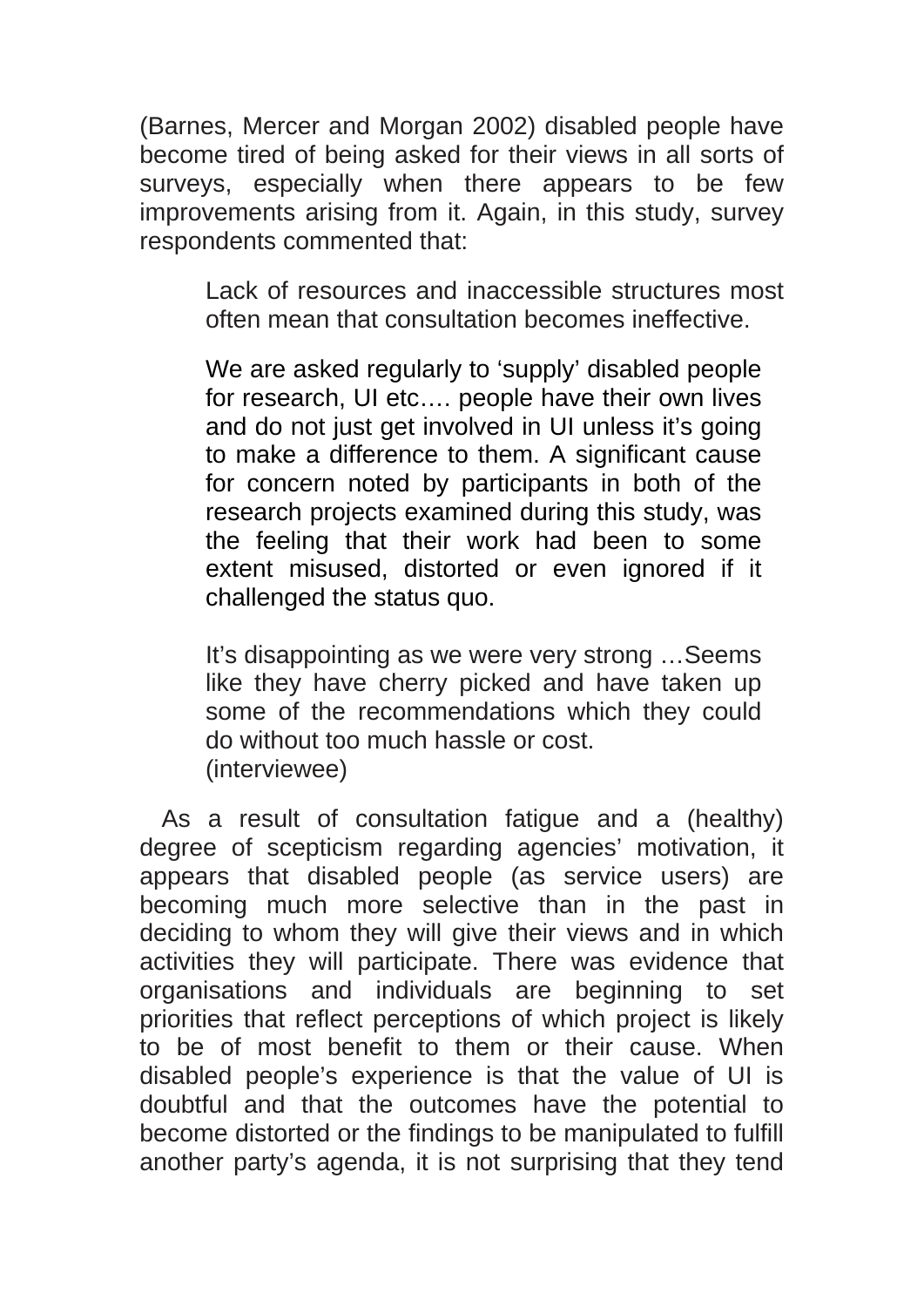to be more reluctant to enter into dialogue, or will even refuse to take part.

As UI is still a relatively recent activity, certainly in the amount that is currently being practiced, disabled people are understandably starting to re-examine the role they play within it. Accountability and control of projects were the key determinants of satisfaction levels expressed by organisations of disabled people: they gave noticeably higher ratings to exercises in which they had taken a leading role, or when they had been the initiators. One survey respondent highlighted the reason for the success of such self-initiated UI:

> Then there is an expectation that [members'] views will be acted upon as the organisation is accountable to its users/members.

Observations like these, drawn from practical experience in the current 'UI industry', are contributing to the formulation of 'rules of engagement'. It is to be expected that these principles will solidify and sharpen disabled people's involvement, particularly if they are disseminated to new or less experienced groups.

### *Facilitation and inclusion*

As Walmsey (1997) stresses, facilitating the inclusion of people with learning difficulties in service reviews and research projects can be more complex than that of meeting the general access needs of other disabled people. If people who are labeled as having learning difficulties are to be enabled to understand complex ideas and to articulate their views, they will require facilitation which is, to a considerable extent, reliant on human intermediaries in the form of skilled supporters and advisors.

Furthermore, as identified in other studies (for example Barnes, Mercer and Morgan, 2000; Vernon, 2002) and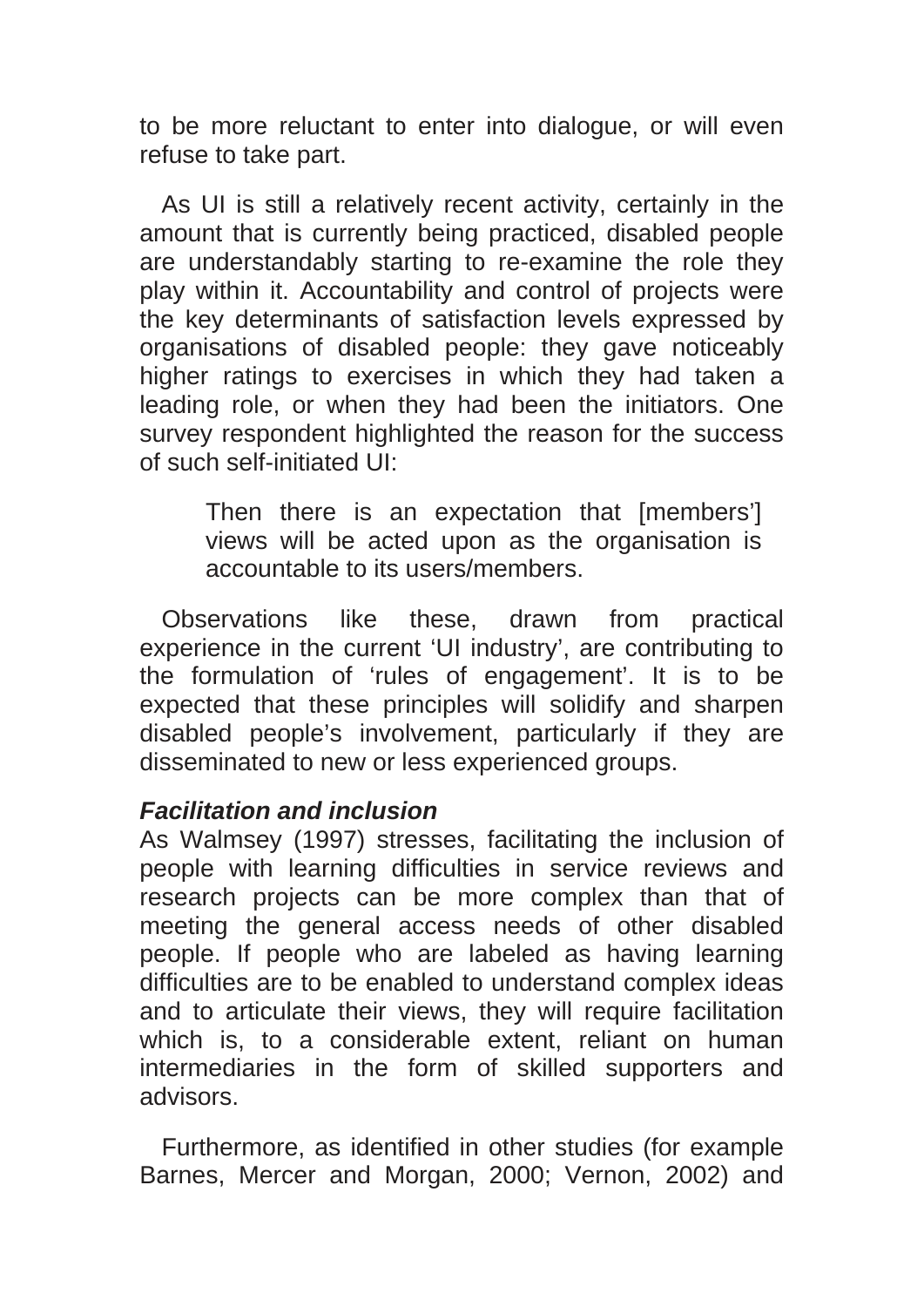echoed in my own, more effort is needed to include disabled people from minority ethnic communities and the wider community of unpoliticised disabled people. As a survey respondent commented:

What usually tends to happen is that a small core group of disabled people become involved in a range of different initiatives and the real voice and experiences of disabled people then become muted.

However, when attempts are made to be more representative and the access and support needs are met in an appropriate manner, the benefits of UI to both service users and providers have regularly been shown to be significant (Lindow and Morris 1995, 2001; Morris 1995). Satisfaction with facilitation and participants' ability to influence the conduct of projects was rated as average or above for 34 of the 44 projects surveyed in my study. Exceptions occurred where facilitation was organised exclusively by professionals or by inexperienced nondisabled people from the voluntary sector. Some disabled service users themselves frankly acknowledged their own initial lack of understanding of the needs of others. They also emphasised that effective involvement requires commitment, not only of resources, but also of time.

### *Building alliances and funding*

For the past decade disability theorists have criticised the material relations of research production, and the power relationships inherent within (Oliver 1992). Similarly, the validity of a large number of UI projects must be questionable when the subject of the consultation is also the funding body, which often controls the purse strings of the organisations participating (Pagel 1988; Barnes, Harrison, Mort and Shardlow 1999; Barnes, Morgan and Mercer 2001). Those who contributed to this study were keenly aware of these tensions.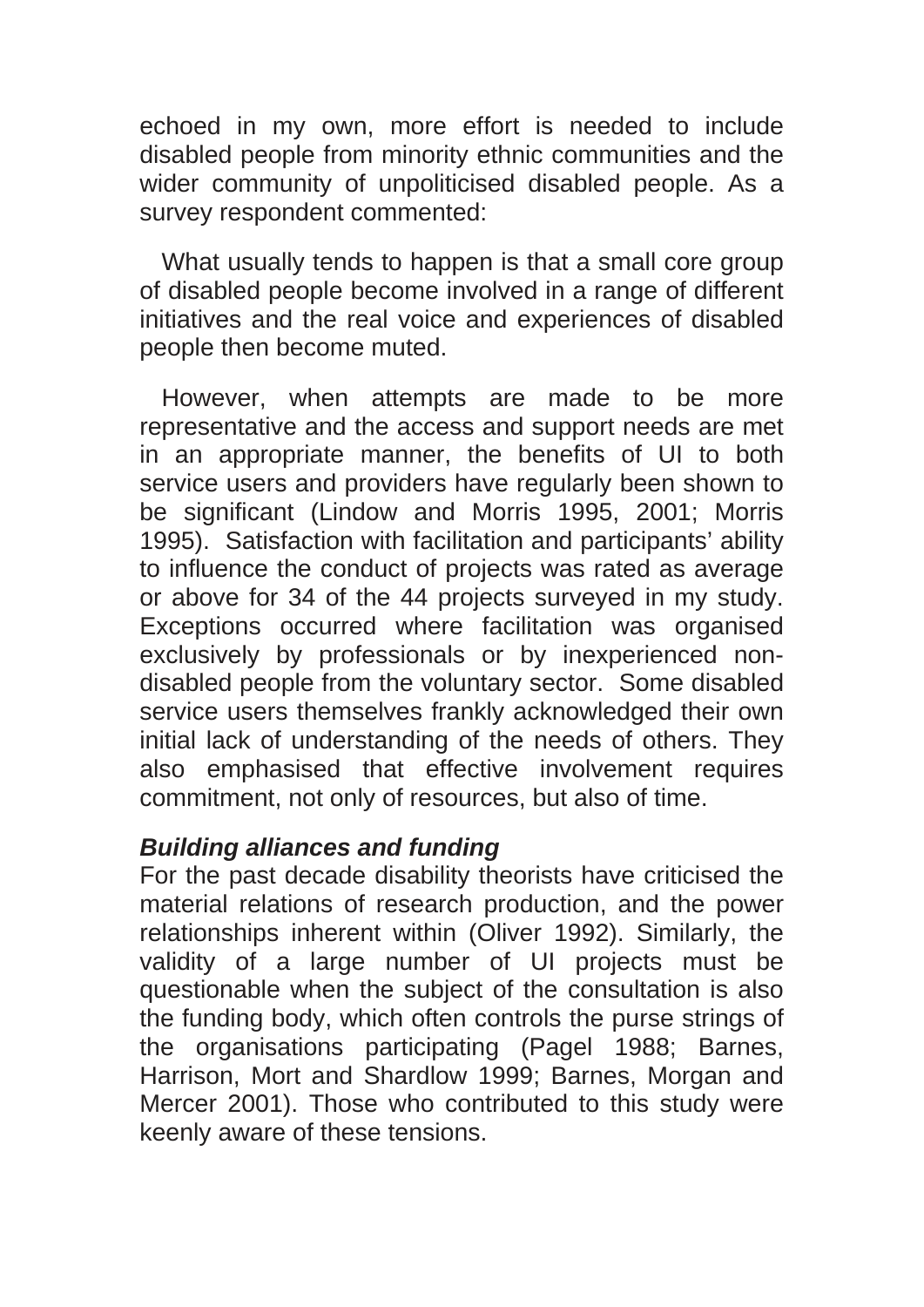Looking back, we can see that campaigning for changes to the way society is structured and for equal rights was the mobilising force behind the emergence of the disability movement: recent studies (Barnes, Morgan and Mercer 2001) demonstrate that, although there may be differing views on the shape of such activities, this remains a key function for the majority of organisations of disabled people. However, as a consequence of the uncertainties surrounding the resourcing of organisations and therefore UI, it is perhaps inevitable that disabled people have tackled issues in a 'piecemeal' way, most often at local levels. This may be a factor contributing to the difficulty of assessing the impact that disabled people's involvement has had on influencing policies and services. Until alternative forms of funding are made available to promote citizenship participation, there will always remain an imbalance of power and a limit as to how far disabled people can effect changes through UI alone. Furthermore, it is important to remember that user involvement is a means to an end and not an end in itself (Campbell and Oliver 1996). This end is the emancipation of disabled people through full human and civil rights, and the right to participate in society on equal terms with others.

### *The future for disabled people's involvement*

If UI is to be viewed as a valuable resource and worthwhile activity, as seen from the researchers own small study, it will require a commitment from all concerned, an investment in time and resources and it must be relevant to the lives and needs of all disabled people. Furthermore, the future for UI has to be one of equal partnerships between disabled people and the agencies and other professionals involved. Having employed the principles of the social model and empancipatory research in order to develop a critique of recent examples of UI in research and wider activities, how then did my own research practices measure up?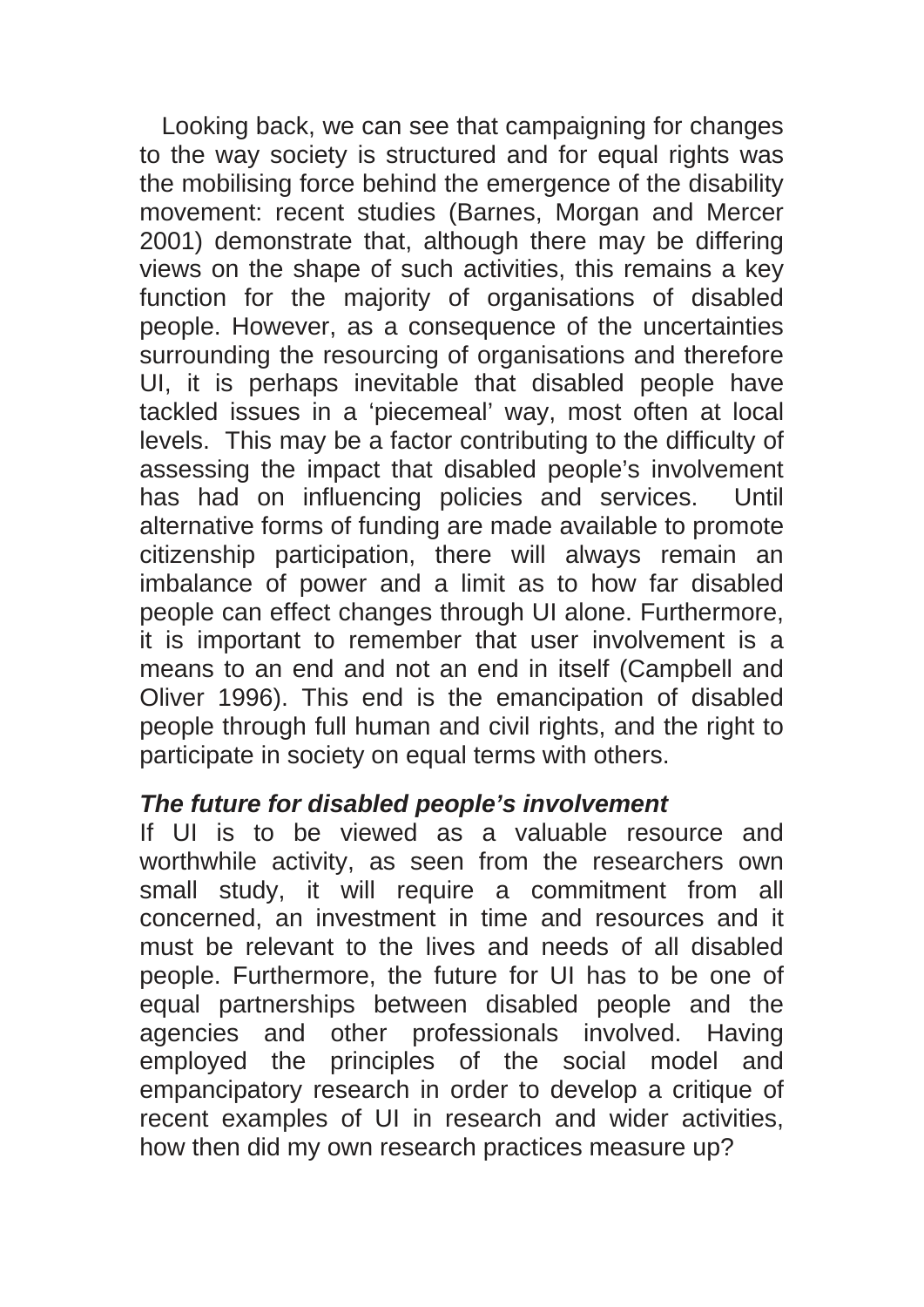### **Reflections on the project**

This research was undertaken as part of an academic project, and as such, it was subject to limitations in terms of accountability, time, resources and the extent to which the researcher was able to fulfill her intention to work within the emancipatory research paradigm. Although the researcher was a disabled person, and was committed to the social theory of disability, which provided a framework in which to contextualise disabled people's experiences and position, it would be inappropriate to claim that disabled people had initiated the topic or that the fieldwork undertaken for this study was user-led. However, every effort was made to ensure that participants did not find the research process oppressive and, wherever possible, the methods employed respected individual preferences and opinions. It was also hoped that the subject of disabled people's involvement would be one of wider interest and practical use, to those who took part and a summary report of the key findings were made available to those who requested a copy.

The projects and groups under study were, of necessity, selected by the researcher and the participants (both in the focus group and individual interviewees) were selfselected, introducing the possibility of sample bias. Nevertheless, this was principally an explorative study, from a disability perspective, which sought to highlight emerging issues and themes, as well as providing some pointers towards possible further research in this area.

In order to maximise participants' control over the collection of data both through the interviews and focus group discussion and also, although to a lesser degree, with regard to the surveys, informed consent was sought. To this effect, information sheets, draft interview schedules in accessible formats and covering letters were provided which clearly set out the aims and objectives of the study. Participants were given the opportunity to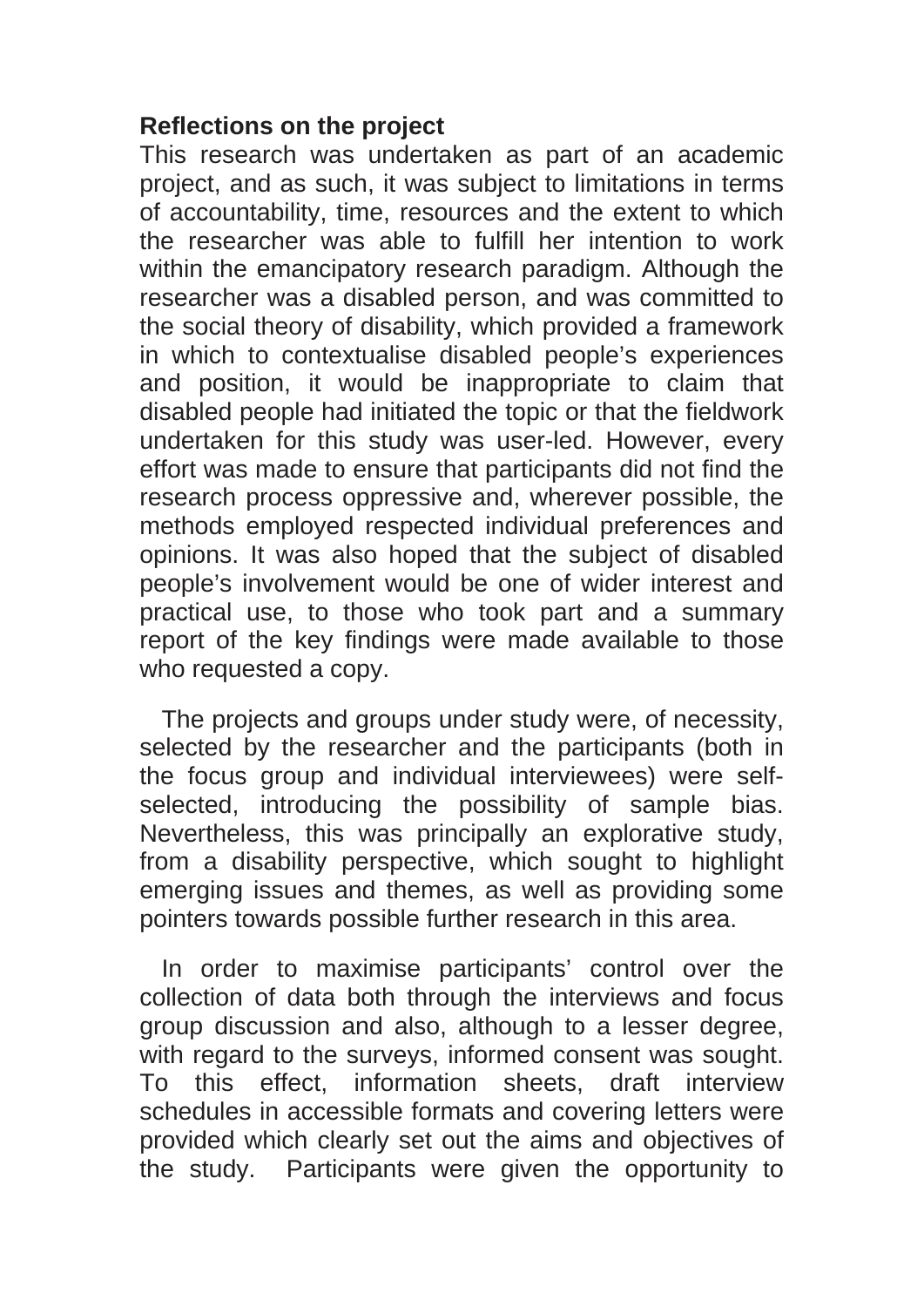decline or withdraw from interviews at any time. Furthermore, participants were able to amend or change their answers as individual's contributions were read back to them before being written up. However, due to the timescale and nature of the study it was not possible for participants to comment on the researcher's commentary or final analysis, although one disability activist and researcher advised on the survey design and gave some useful insights into the results of the initial findings. In future research projects, attempts will be made to undertake more in-depth analysis and so help validate the findings more fully.

### *Empowerment and accountability*

Within emancipatory disability research there is a focus on empowerment of the research subjects through ownership of projects and their outcomes as well as by the process of data collection. To some extent this was achieved within my research, if initial feedback to me from participants can be counted as suitably objective! However, as Oliver (1997: 20) has pointed out, empowerment is a process that requires people to do something for themselves: empowerment cannot be given.

Additionally, in the debate over changing the relationships of disability research, Shakespeare (1997) argues that there is a difference between loyalty to a cause or movement and accountability to research subjects. He also raises the question of the extent to which 'independent' researchers can, or should, commit themselves to causes like the disability movement, if this will inhibit constructive analysis or debates, which may at times appear to undermine their positions.

Regarding accountability to the research 'subjects' within my study, I feel that I went some way towards enabling participants to have a degree of control over the process, that they decided on the level and method of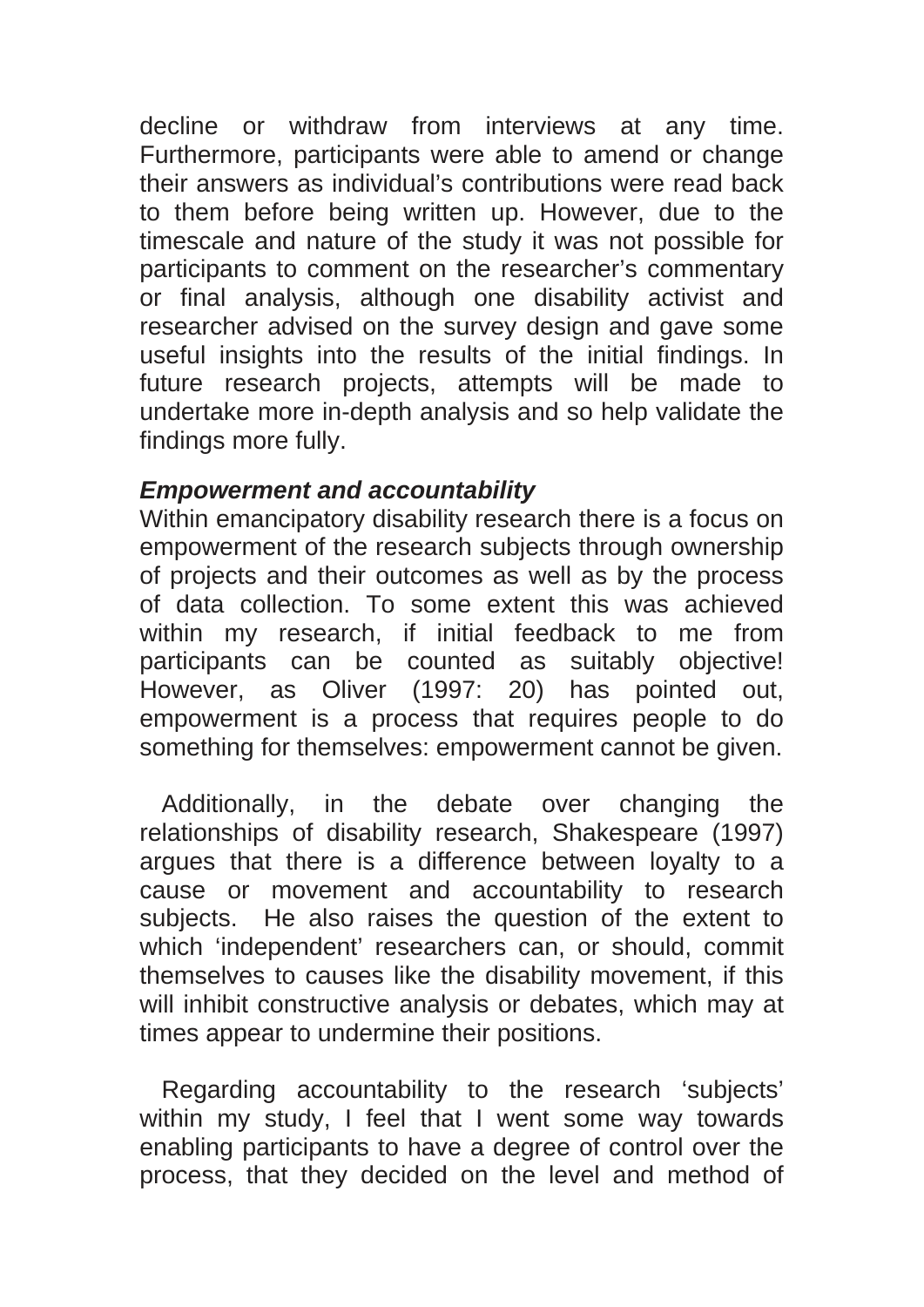their involvement and that I reflected accurately their experiences, in the final analysis. Despite being mindful of the barriers that disadvantage disabled people, having a commitment to the 'movement' and striving to work in an anti-oppressive manner that would not alienate people from the research process, I could not claim to have 'equalised' the research relationship to any great extent. As others have recognised (Barton 1992), regardless of how much effort you make to remedy power imbalances, or are committed to a cause, it is ultimately the researcher's view of the world which is produced and which carries the intellectual weight, whatever value that may have. Furthermore, when undertaking research of concern to oppressed groups the researcher cannot be 'independent' in researching oppression, but is either on the side of the oppressor or the oppressed (Barnes 1996).

In conclusion, within any study there will be aspects of the research process which could be improved upon or done differently, especially with the benefit of hindsight, and mine was no exception. Was it emancipatory or participatory research? I think that my project was a hybrid of both: I believe a number of the fundamental principles within the emancipatory paradigm were upheld and that the outcomes will be of practical use to those concerned. However, it was undoubtedly 'my' project in which disabled people were participants: I did not put my skills at their disposal to use as they wished; they were not the initiators; and the end results were mine.

### **Conclusion**

I have used my study on disabled people's participation in research and policy reviews to illustrate a number of the key principles and issues surrounding the social model and carrying out emancipatory research, from what might be termed both 'inside' and 'outside' perspectives. As experienced by other researchers the path of disability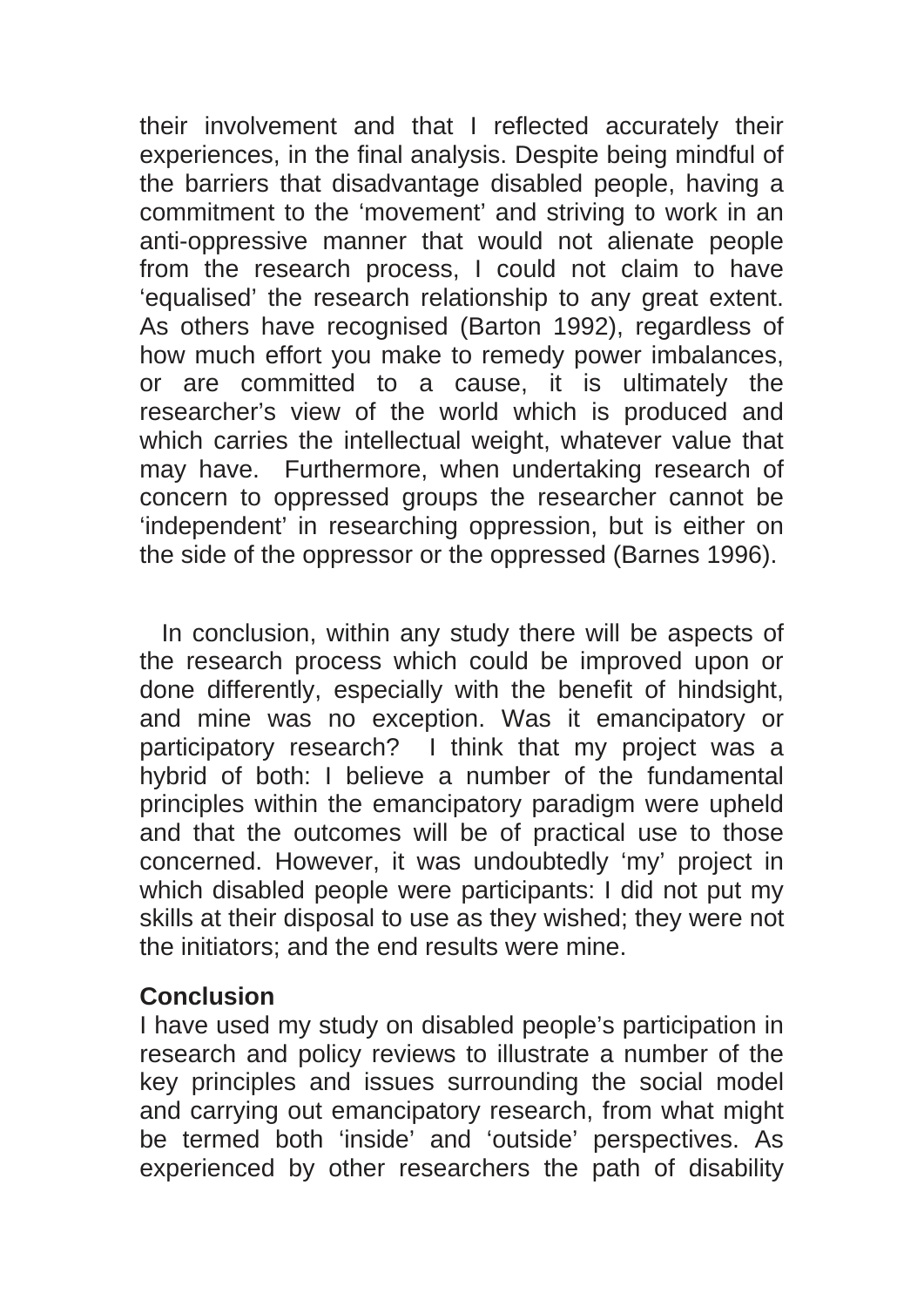research is never a simple formulaic process and nor should it be: it requires a variety of skills, access to resources and a commitment to challenge the oppression experienced by disabled people.

In common with other civil rights movements, the disability movement has developed to encompass diverging strands of opinion on how best to effect political and social change. While it appears that there have been a number of advances towards emancipation as a result of disabled people's participation in research and in other areas of policy formation, the emerging themes arising from my small scale study and the wider experience of the last few decades indicates that the emancipation of disabled people will not come about by research and reformist methods alone, but through a combination of methods, some of them revolutionary. I suggest that the way forward will require a degree of pragmatism in the choice of tactics to be employed, but that these are very likely to include direct action in the form of civil disobedience; campaigning and lobbying at different levels; underpinned by rigorous academic research, evidence and argument. Ultimately, as for all civil rights struggles, success will lie in the strength and solidarity of a disability movement that is inclusive and remains relevant to all.

### **Bibliography**

- Aspis, S. 1997: Personal Communication. In L. Barton and M. Oliver (eds), *Disability Studies: Past, Present and Future.* Leeds: The Disability Press.
- Baines, M., Brayshay, M., Norman, D., Roy, D., Wallis, M., Walsh, P., Wintersgill, C. and Lindsay, S. 2001: *Making Your Days Better: Helping Each Other for a Better World.* Bristol: Norah Fry Research Centre.
- Barnes, C. 1991: *Disabled People in Britain and*  **Discrimination.** London: Hurst and Co., in association with the British Council of Organisations of Disabled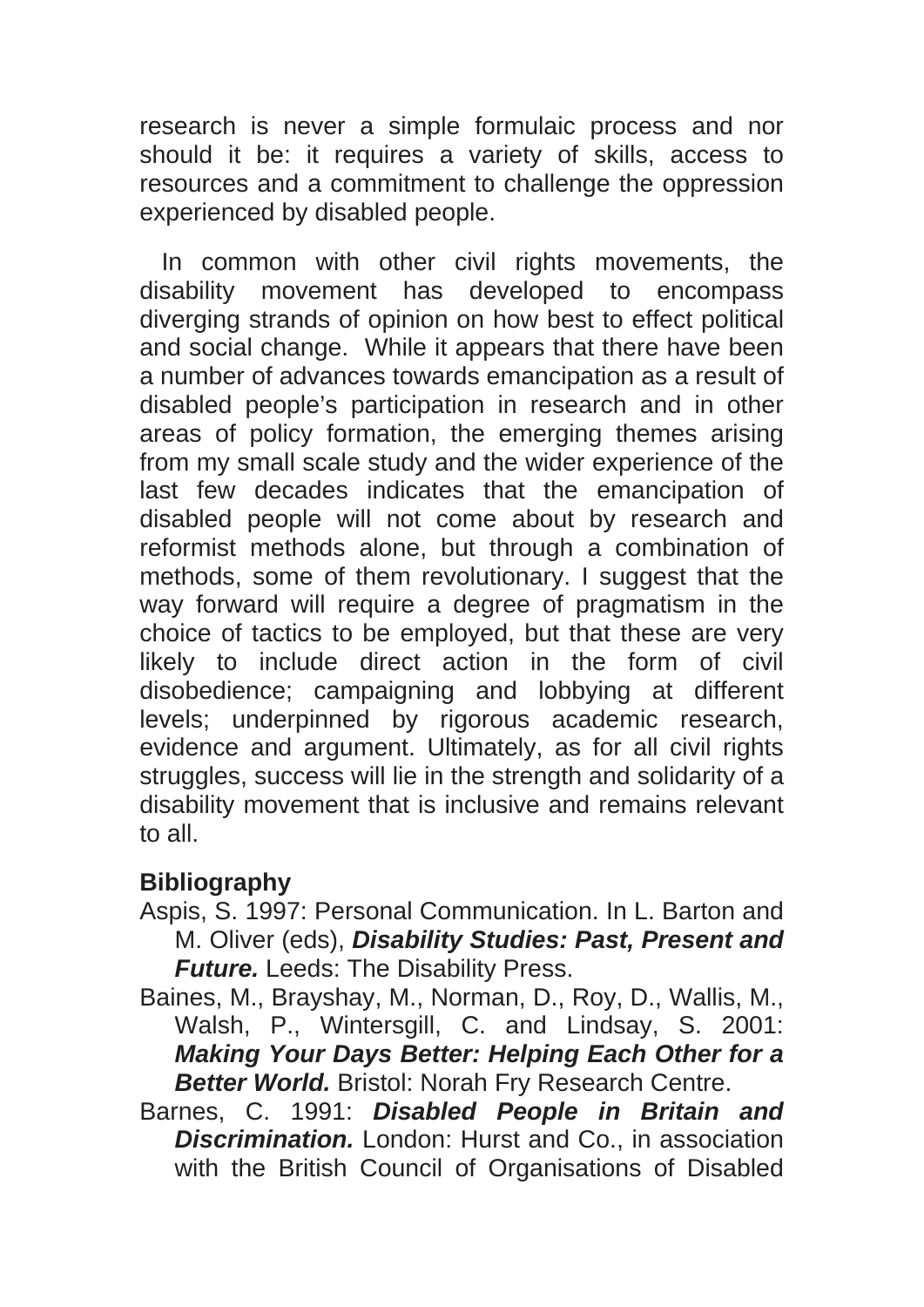People.

Barnes, C. 1992: Qualitative Research: Valuable Or Irrelevant? *Disability Handicap & Society,* 7 (2), 115-24. Barnes, C. 1996: Disability and the Myth of the Independent Researcher. *Disability and Society,* 11(1), 107-10.

Barnes, C. 2003: What A Difference A Decade Makes: Reflections On Doing 'Emancipatory' Disability Research. *Disability and Society,* 18 (1), 3-18.

Barnes C., and Mercer, G. (eds) 1997: Doing

Disability Research. Leeds: The Disability Press.

Barnes, C., Mercer, G. and Morgan, H. 2000:

*Creating Independent Futures: An Evaluation Of Services Led By Disabled People, Stage One Report.* 

Leeds: The Disability Press.

Barnes, C., Mercer, G. and Morgan, H. 2002: *Creating Independent Futures: Conference Report, Preliminary Findings and Policy Implications.*  Leeds: The Disability Press.

Barnes, C., Morgan, H. and Mercer, G. 2001: *Creating Independent Futures: An Evaluation of Services Led by Disabled People, Stage Two Report.*  Leeds: The Disability Press.

Barnes, M., Harrison, S., Mort, M. and Shardlow, P. 1999: *Unequal Partners: User Groups and Community Care.* Bristol: The Policy Press.

Barton, L. 1992: Introduction. *Disability, Handicap and Society,* 7 (2), 99. Begum, N. and Fletcher, S. 1995: *Improving Health and Social Services for Disabled People.* London: Kings Fund.

Beresford, P. and Campbell, J. 1994: Disabled People, Service Users User Involvement and Representation. *Disability and Society,* 9 (3),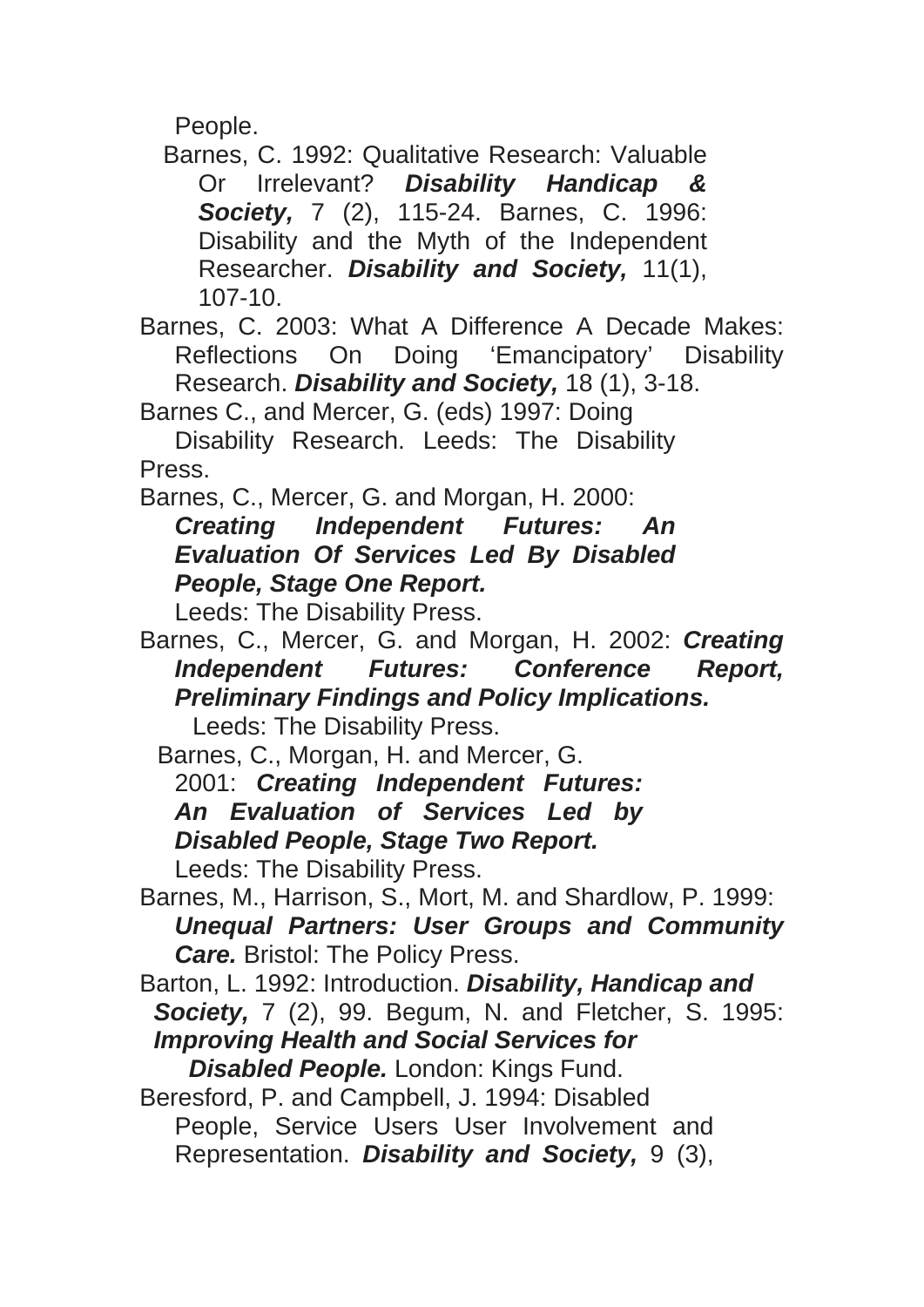315-325.

Cameron, A., Harrison, L., Burton, P. and Marsh, A. 2001: *Crossing the Housing and Care Divide.*  Bristol: Policy Press.

Campbell, J. and Oliver, M. 1996: *Disability Politics: Understanding Our* 

Past, Changing Our Future. London: Routledge. Drake, F. 1999: *Understanding Disability Policies.*  Basingstoke: Macmillan. Evans, C, Carmichael, A. 2002: *Users Best Value: A Guide to User* 

*Involvement Good Practice in Best Value Reviews.*  York: Joseph Rowntree Foundation.

Fisher, M. 2002: The Role of Service Users in Problem Formulation and Technical Aspects of Social Research. *Social Work Education,* 21 (3), 305-12.

Finkelstein, V. 1992: Setting Future Agendas. Keynote address given at the Disability Research National Conference, London: 1 June.

Gramilch, S., McBride, G., Snelham, N. and Myers, B., Williams, V., Simons, K. 2002: *Journey To Independence: What Self Advocates Tell Us About Direct Payments.* Bild publications, Plymouth.

Guba, E.G. (ed.) 1990: *The Paradigm Dialogue.*  Newbury Park, CA: Sage.

Hammersley, M. 1992: *What's Wrong With Ethnography?* London: Routledge. Harvey, L. 1990:

*Critical Social Research.* London: Unwin Hyman.

HCIL. 1990: *Consumer Consultation.* Hampshire Centre for Integrated Living.

Also available at: http://www.leeds.ac.uk/disabilitystudies/archiv euk/index.html

- Hunt, P. 1981: Settling Accounts with the Parasite People. *Disability Challenge,* 2, 37-50.
- Lather, P. 1987: Research as Praxis. *Harvard Educational Review,* 56 (3), 257-73.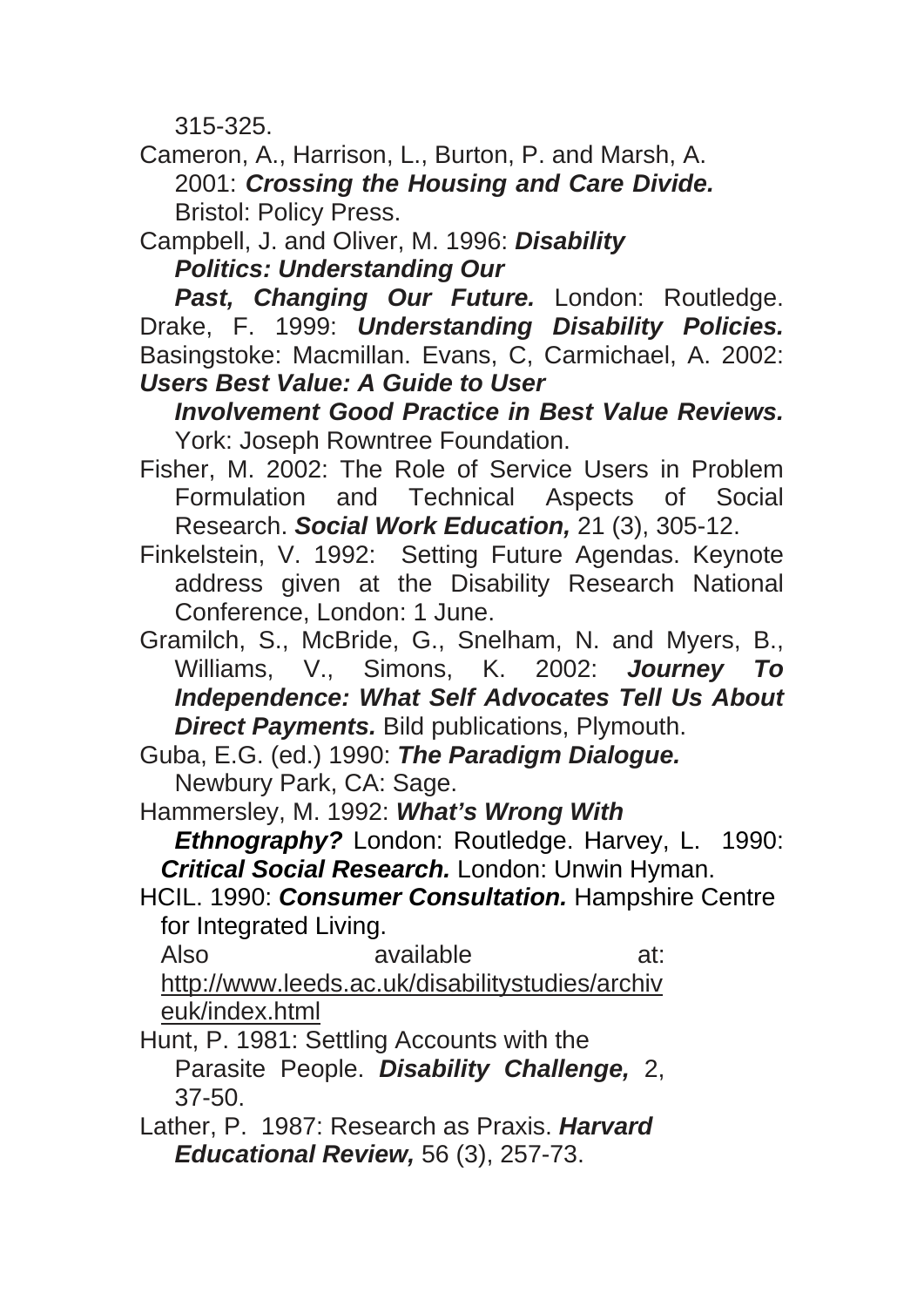- Lindow, V. and Morris, J. 1995: Service User Involvement; Synthesis of Findings and Experience in the Field of Community Care. York: Joseph Rowntree Foundation.
- Lindow V. and Morris, J. 2001: E*valuation of the National User Involvement Project.* Findings, 129. York: Joseph Rowntree Foundation.
- Marx G. and Adams, D. 1994: *Collective Behaviour and Social Movements.* Englewood Cliffs, NJ: Prentice Hall.
- Means, R. and Smith, R. 1998: Community Care: Policy and Practice. 2nd edn. Basingstoke: Macmillan.
- Morris, J. 1995: User Involvement Ideas into Action. Unpublished seminar report. London: Kings Fund.
- Oakley, A. 1974: *The Sociology of Housework.* Oxford: Martin Robertson.
- Oliver, M. 1983: *Social Work with Disabled People.*  Basingstoke: Macmillan.
- Oliver, M. 1987: Redefining Disability: Some Issues In Research. *Research, Polity And Planning,* 5, 9-13.
- Oliver, M. 1992: Changing the Social Relations of Research Production. *Disability Handicap and Society,* 7 (2), 101 –114.
- Oliver, M. 1996: *Understanding Disability: From Theory To Practice. Basingstoke: Macmillan.*
- Oliver, M. 1997: Emancipatory Research: Realistic Goal or Impossible Dream. In C. Barnes and G. Mercer (eds), *Doing Disability Research.* Leeds: The Disability Press.
- Pagel, M. 1988: *On Our Own Behalf; an Introduction to the Self – Organisation of Disabled People.*  Manchester: GMCDP Publications.
- Ribbens, J. 1990: Interviewing An Unnatural Situation. *Women's Studies International Forum,* 12 (6), 579- 92.
- Richards, S. 1984: *Community Care of the Mentally Handicapped: Consumer Perspectives.* Birmingham: